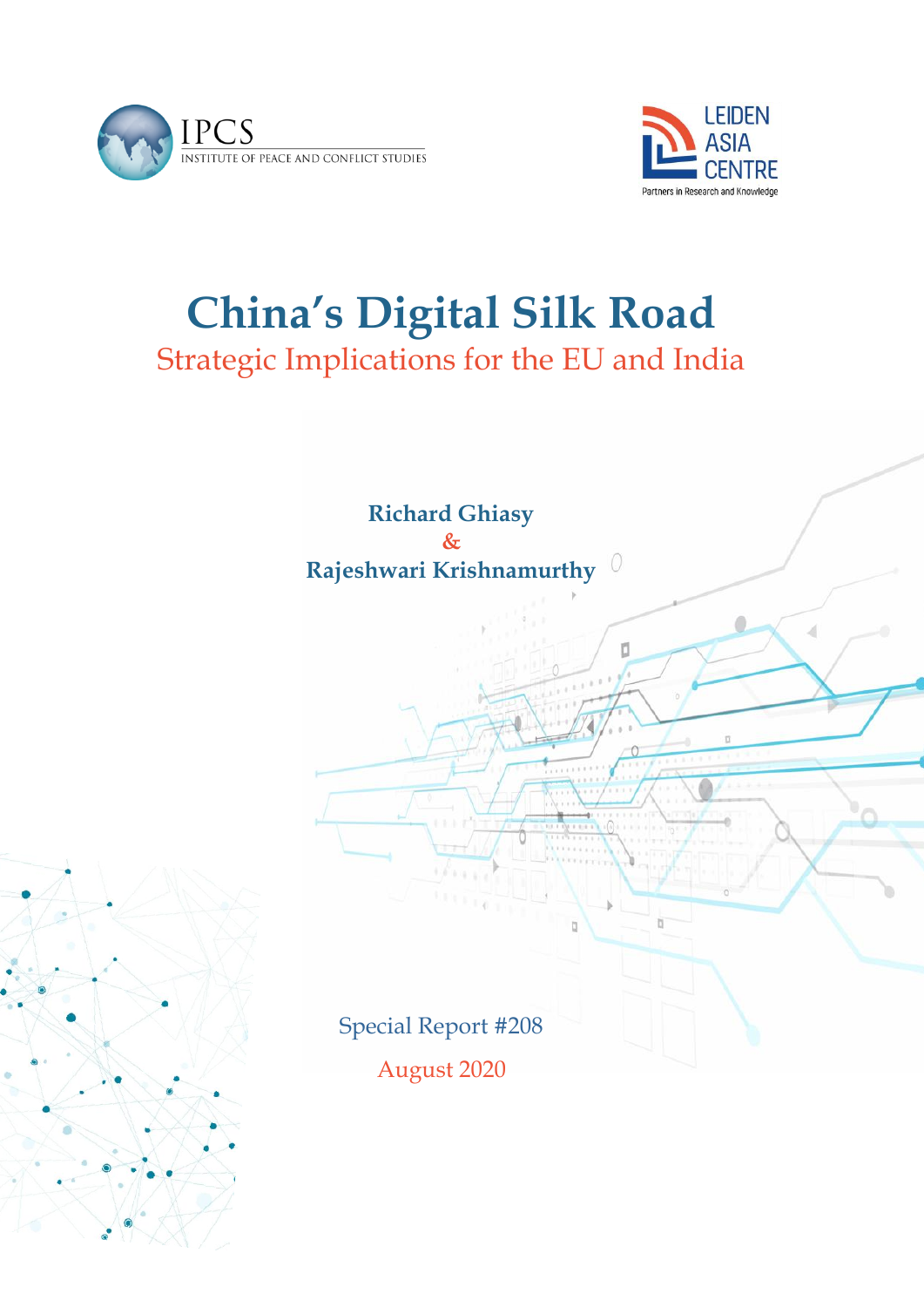



## **Contents**

| 1. Abstract                                                                                | 4  |
|--------------------------------------------------------------------------------------------|----|
| 2. Introduction                                                                            | 5  |
| 3. Implication I<br>The Creation of a Chinese Digital Backbone                             | 8  |
| 4. Implication II<br>The Setting of Technological Standards                                | 11 |
| 5. Implication III<br>The Shaping of Cyber Governance, Norms, and the 'Digital Experience' | 15 |
| 6. Conclusion                                                                              | 19 |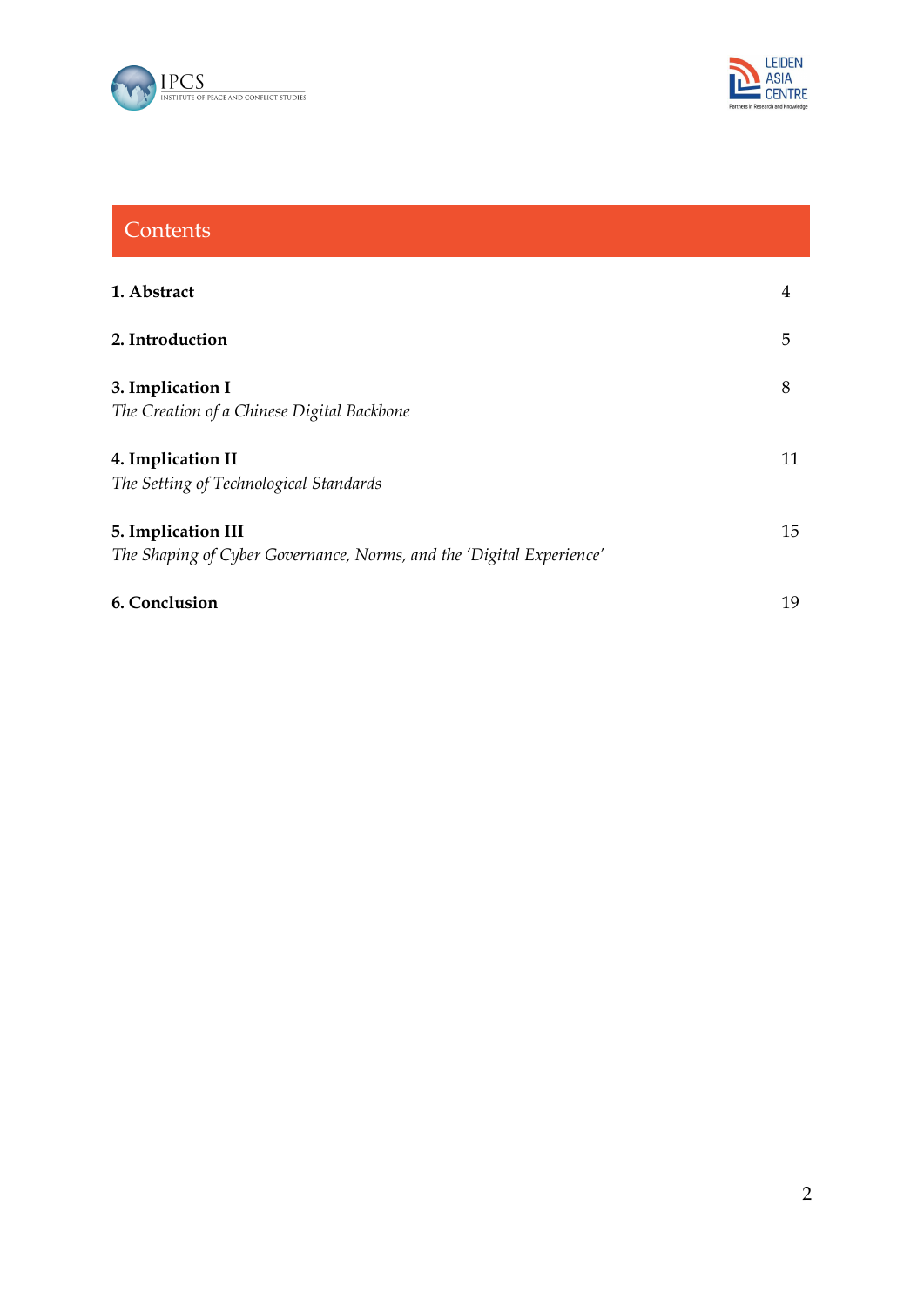



#### **Richard Ghiasy** is a Senior Fellow at the Leiden Asia Centre (LAC) in the Netherlands. His research focuses on the geopolitics and geo-economics of Asia.

**Rajeshwari Krishnamurthy** is Deputy Director of the Institute of Peace and Conflict Studies (IPCS) in India. Her research focuses on Southern Asian security and geopolitics.

This paper is part of a project on China's Digital Silk Road: Challenges and Opportunities for India and the EU, run collaboratively by Institute of Peace and Conflict Studies (IPCS) and the Leiden Asia Centre (LAC), The Netherlands. The project examines China's expanding role in the digital domain in South Asia, particularly India, and in the EU, to identify: a) The (economic) opportunities, and strategic and security challenges posed by China's Digital Silk Road and other 'digital investments'; b) Convergences and divergences in digital priorities, concerns, and capabilities between India and the EU; and c) Potential for India-EU digital cooperation.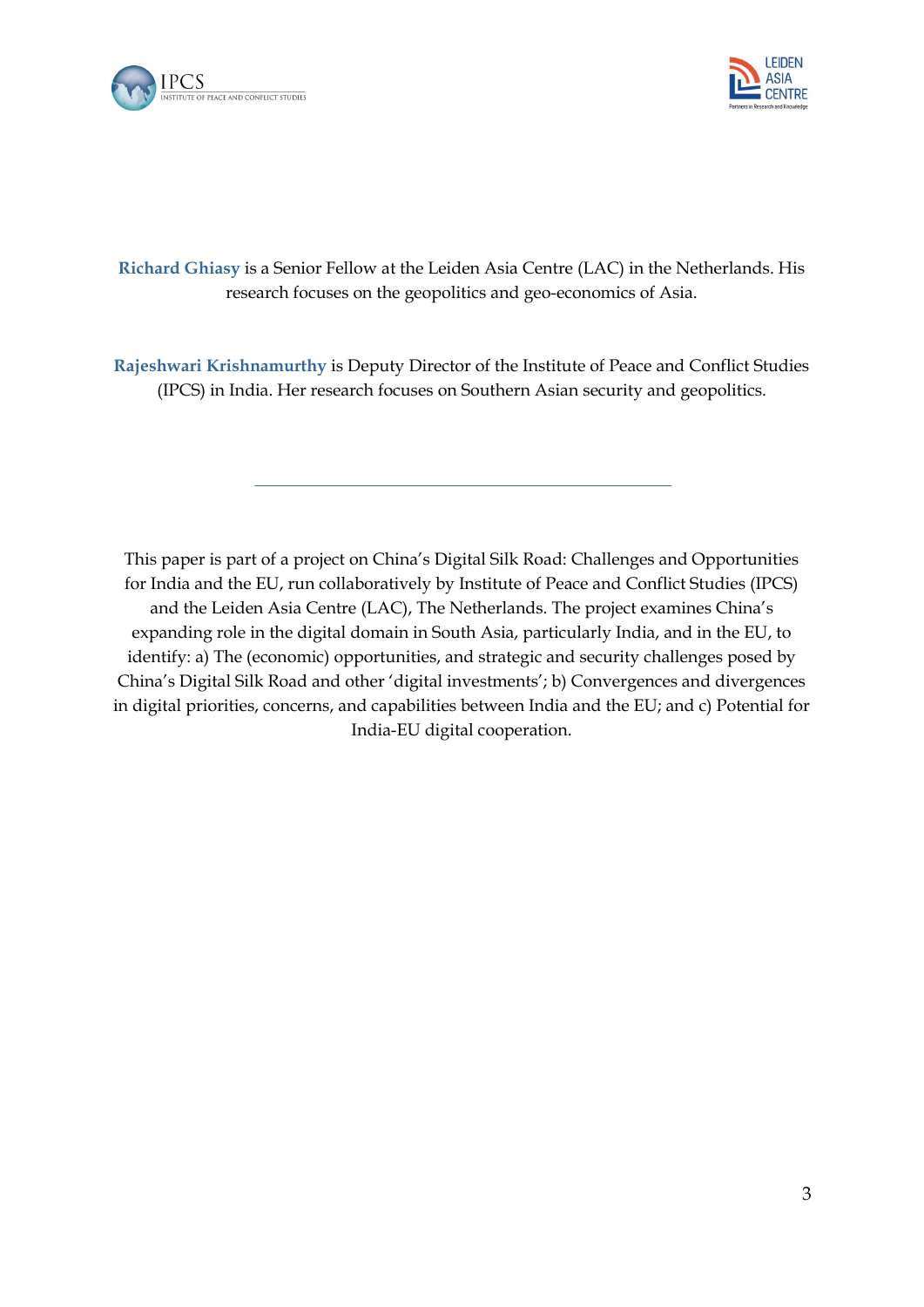



## Abstract

This paper offers a big-picture analysis of the Chinese Digital Silk Road's (DSR) three most strategically pressing implications for the EU and India. It does so by analysing the DSR's global progress and specific impacts in Europe and South Asia.

The three implications are: a) the creation of a full-fledged Chinese digital backbone; b) the setting of technological standards in the unfolding Fourth Industrial Revolution; and c) the shaping of cyber governance, norms, and a 'digital experience' with 'Chinese characteristics'. While immediate DSR impact is currently more ubiquitous outside the EU and India, it will substantially influence the global digital order as well. The DSR offers countries involved in the initiative with economic opportunities, and can, if harnessed smartly, assist in enabling a more level playing field with advanced economies. Equally, it also poses challenges. From the EU and Indian economic and security points of view, neither can afford to ignore the DSR, or be reactionary in policy responses. For both, addressing emerging digital realities will require a long-term multi-pronged vision, and greater collaboration among like-minded states.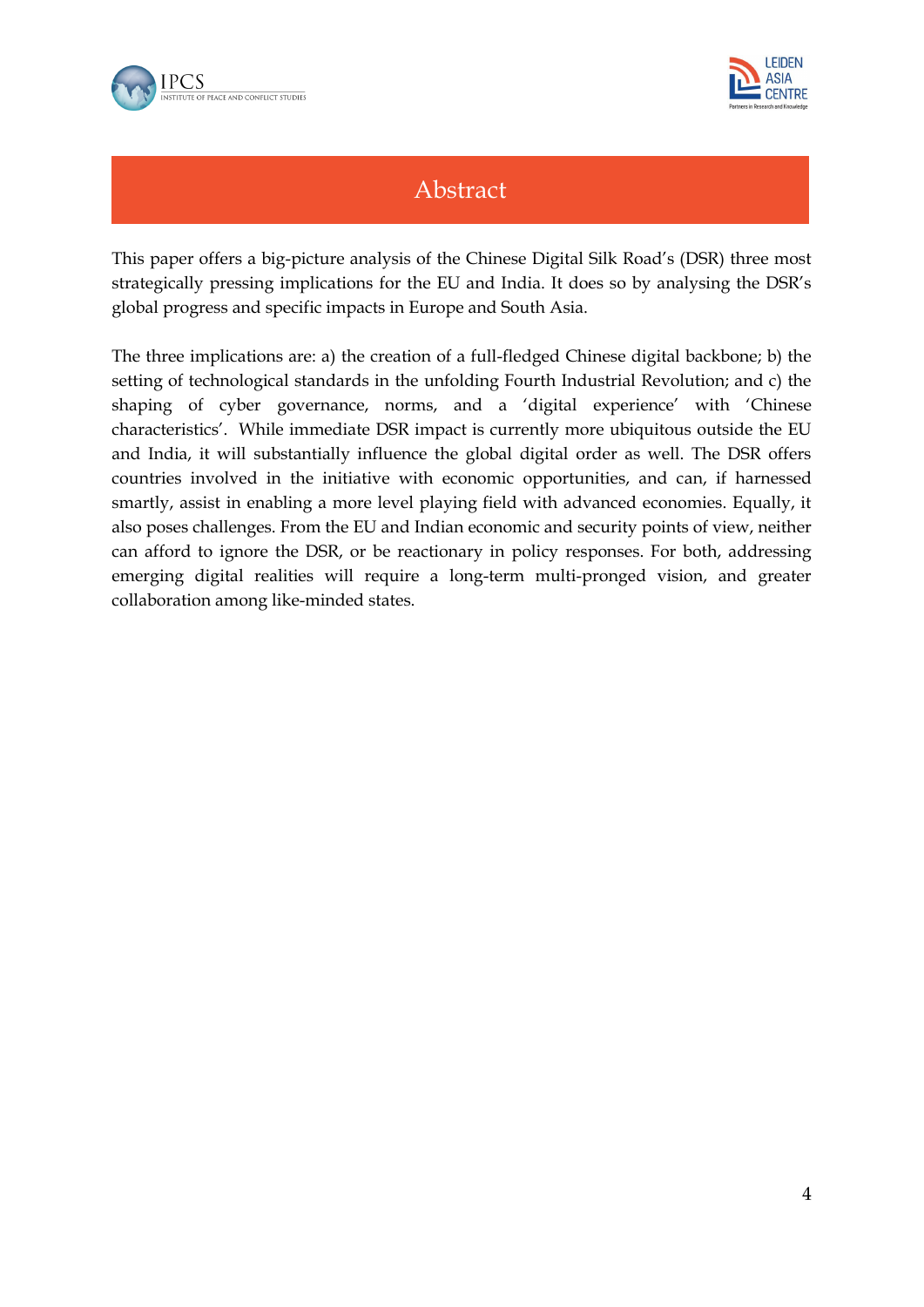



## Introduction

China's Digital Silk Road (DSR) falls under the second objective of its Belt and Road Initiative (BRI): 'facilities connectivity'. Fundamentally, the DSR is driven by the Chinese government's desire to become a superpower by capitalising on the potential of existing and emerging technologies. To achieve this, it has chosen a two-pronged approach: enhancing technological capacity while reducing dependence on foreign actors; and linking the world to China and Chinese technologies. To that end, DSR projects have focused on improving international communications connectivity, hereafter referred to as 'digital connectivity', in and with BRI participant countries as a starting point.<sup>1</sup>

By some estimates, the DSR's geopolitical, economic and security consequences are substantially more pressing than typical BRI rail, road, and port projects. South Asia, for instance, is integrating deeply with China's digital economy. In Europe, Chinese 5G technology, electronic payment systems, and collaborations between Chinese and European entities on research and development (R&D)<sup>2</sup> have made headway despite concerns by some European stakeholders over their security implications.

This paper offers a big-picture analysis of the DSR by examining three major strategic implications of the initiative for the EU and India.<sup>3</sup> While there are substantial differences in technological and economic advancements between Europe, India, and within South Asia, they are all witnessing the same digital revolution, and thus provide instructive and contrasting case studies. The EU and Indian policy communities are increasingly concerned about how China has come to play a more prominent role in their (digital) economy, infrastructure, and security—and are gradually exploring cooperative avenues to address it. With that in mind, this paper examines the DSR's global progress, and specific impact in Europe and South Asia.

The three global implications discussed are:

- I. The creation of a Chinese digital backbone,
- II. The setting of technological standards,
- III. The shaping of cyber governance, norms, and the 'digital experience'.

This paper is divided into sections per implication: beginning with a broader overview, and followed by a sub-section that highlights DSR impact in South Asia and Europe.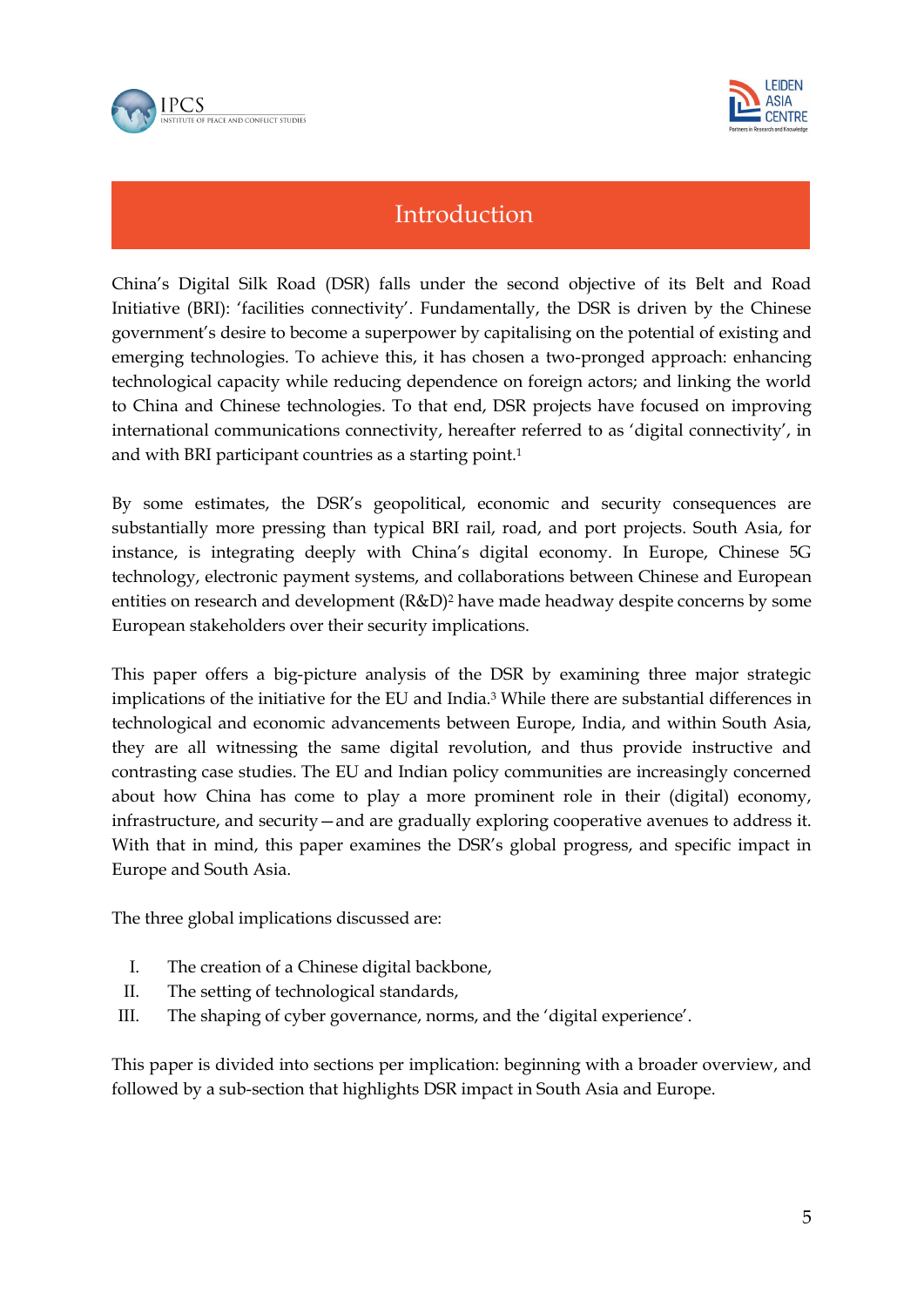



#### **The Digital Silk Road: Data as the New Silk**

Typical BRI infrastructure—rails, dams, ports, and power plants—all have technology embedded within them. The DSR, however, is a more future-oriented component of the BRI. Publicly, the Chinese government first introduced it in a March 2015 white paper as the 'Information Silk Road', but it only entered the limelight during the first Belt and Road Forum in Beijing in May 2017.<sup>4</sup> Like the BRI, it is exceptionally ambitious. By 2018, BRI and DSR-related investments already stood at an estimated US\$79 billion in digital infrastructure projects overseas, and were engaged in 80 telecom projects around the world.<sup>5</sup> Three developed European economies—Germany, Italy, and Spain—feature in the top 15 countries across the world with the highest estimated DSR spending.6The top five recipients are found across three continents: Mexico, Ethiopia, Malaysia, the Philippines, and—ranked first among the recipients—India.<sup>7</sup> No less than 18 out of 30 Indian 'unicorns'<sup>8</sup> have significant Chinese investment.<sup>9</sup> This seems remarkable considering India-China political and military tensions and India's official opposition to the BRI. It is also, however, unsurprising given China is one of India's largest trading partners.

State-facilitated Chinese public-private partnership (PPP) abroad is among the core features of the DSR. China's private sector tech giants have a prominent role in furthering the project by doubling as proxies for Beijing. For example, by using the DSR as a policy-facilitated platform as outlined in the 2016 National Informatisation Plan, these corporations are able to substantially under-price their products and services in overseas markets; benefitting from credits, subsidies, and other incentives offered by the Chinese government.<sup>10</sup>

Importantly, the DSR is not merely a foreign policy initiative but has a strong domestic emphasis.<sup>11</sup> Domestically, its objective includes an actualisation of Beijing's 'Made in China 2025' goal by developing capabilities in existing and emerging technologies such as quantum computing, driverless cars, cloud computing, and artificial intelligence (AI), among others. China's BeiDou global navigation satellite system has just become fully operational and offers millimetre-level precision with post-processing. <sup>12</sup> As the foreign policy extension, many of these advanced technologies and services are offered to BRI and non-BRI countries. The question is, why?

The DSR supports a key objective, which is establishing China as a technological superpower.<sup>13</sup> It is also driven by the intention of boosting China's international prestige, and reinforcing its economic strength and political and military capabilities. To that end, China will need to achieve greater technological autonomy from its geopolitical rivals, most notably the US.

The DSR helps it achieve these objectives in several ways. For example, it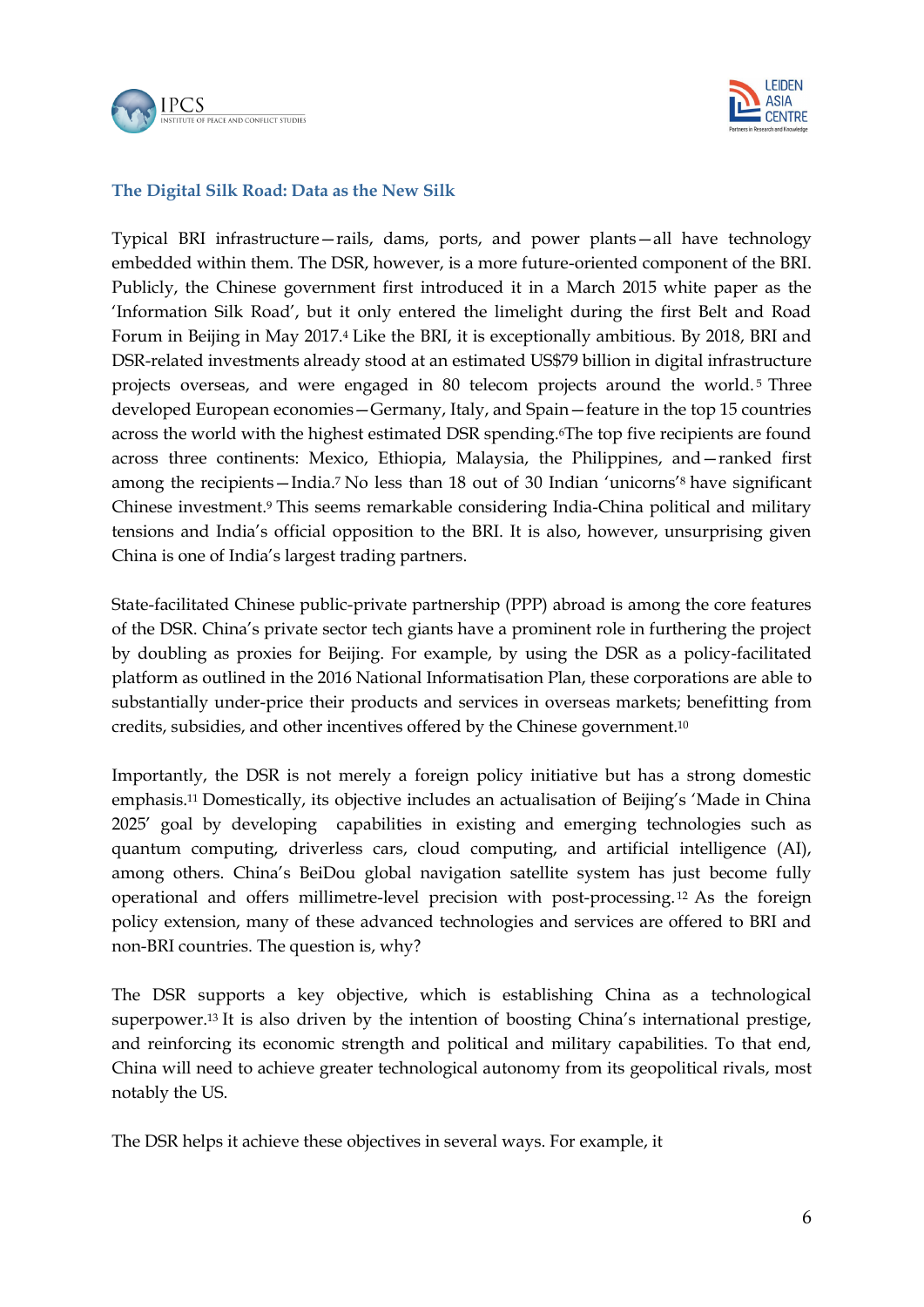



- a) supports China in becoming a world leader in providing digital connectivity infrastructure
- b) creates a more China-centric Asian and global digital connectivity infrastructure
- c) facilitates the global expansion of Chinese technology corporations
- d) enables Beijing to exercise greater influence in setting global technology standards and cyber norms
- e) expands China-oriented e-commerce and financial technology (FinTech)<sup>14</sup>
- f) enables Beijing to influence global discourse on China
- g) potentially enables Chinese businesses and authorities to access large pools of foreign data.<sup>15</sup>

With technology playing an increasingly prominent role across virtually all dimensions of society, the more that countries sync with and depend on Chinese technologies, software, and services, the more influence this will grant Beijing. Further, while the Chinese government promotes cyber sovereignty, it caveats it 'with Chinese characteristics' as the organising principle for internet governance, i.e., more restricted and state-paternalistic. This is opposed to the approaches adopted by the EU and the US, and many of their allies, who prefer a more open and transparent cyber space.<sup>16</sup>

From a rhetorical standpoint, the concept of sovereignty resonates well with developing countries, especially post-colonial ones. And rhetorically, China has yoked this concept to the governance of cyber space, albeit with 'Chinese characteristics'.

The following section examines how the Chinese PPP model is effectively driving the construction of a global Chinese digital backbone, i.e. the first of three major DSR implications for the EU and India.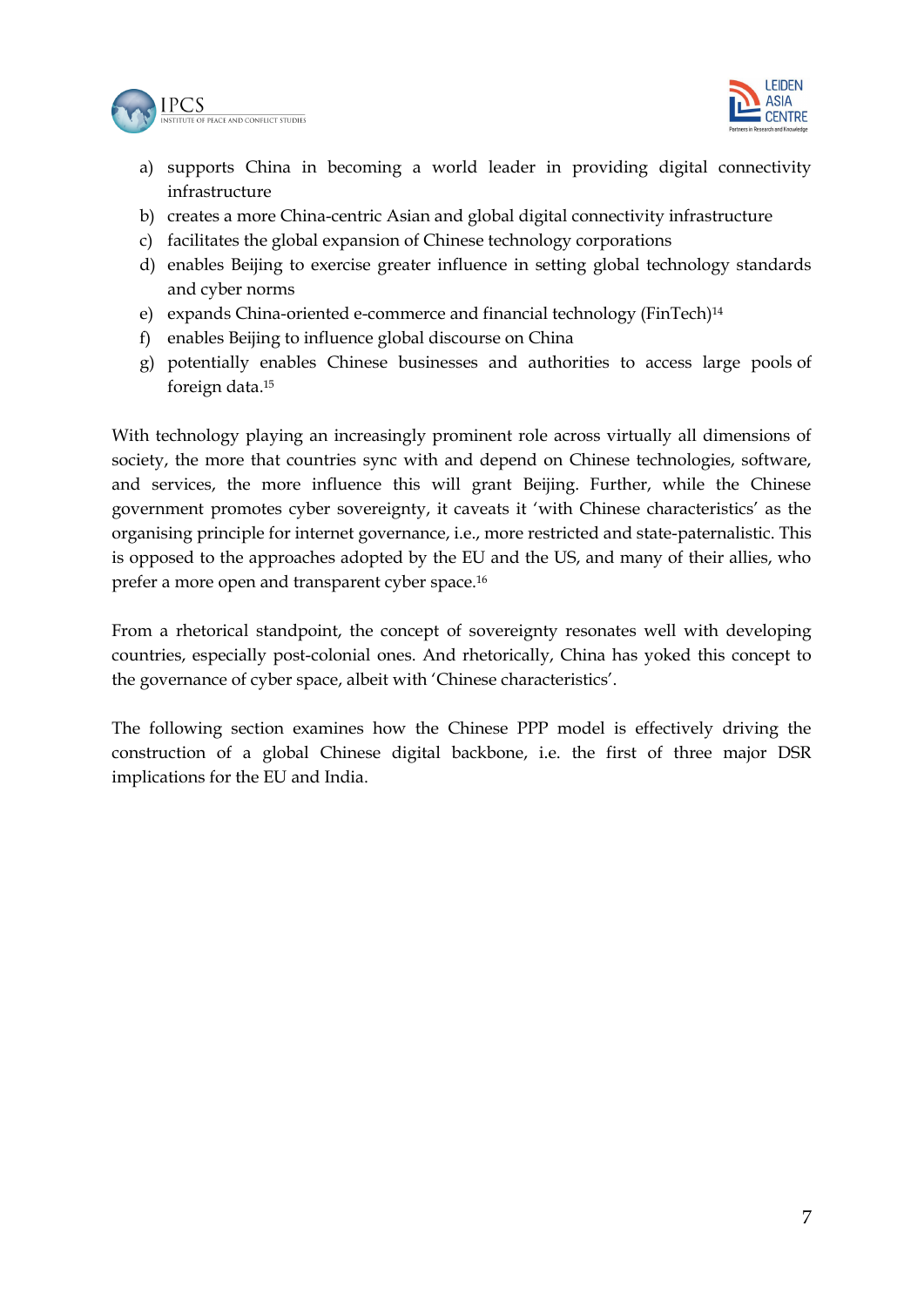



## Implication I: The Creation of a Chinese Digital Backbone

Globally, there are an estimated 4 billion potential new or novice digital users.<sup>17</sup> China has already positioned itself to tap into that market through the DSR. But, tapping overseas markets is just one component of a bigger whole. Designing, owning, operating, and being able to repair digital connectivity infrastructure is indispensable to the Chinese government's objective of attaining greater technological autonomy and influence. So far, the backbone of this infrastructure is comprised of a) submarine and terrestrial fibre-optic cables; b) next generation cellular networks; and c) satellite systems. Driven by government support, human ingenuity, and an immense domestic market, Chinese corporations have advanced rapidly with the technology, production, and operationalisation elements of all three of these domains.

Submarine cables, and terrestrial cables to a lesser degree, are the lifelines of information and communications technology (ICT) and the digital economy. Submarine cables carry close to 98 per cent of international internet data and telephone traffic.<sup>18</sup> As of early 2020, there were approximately 406 submarine cables in service around the world, most of which are laid between the transatlantic community, and through the North Pacific Ocean connecting East and South East Asia with North America.<sup>19</sup> These cables, predominantly based on fibre-optic technology, are what enable lightning-paced digital communication private, commercial, intelligence, and even, military. The World War I experience provides a good example of these cables' military relevance. A day after declaring war on Germany on 4 August 1914, Britain cut all but one (which was under British control) of the German undersea telegraph cables. <sup>20</sup> Today, US-based tech giants such as Google, Facebook, Microsoft, and Amazon are major investors in new cables.<sup>21</sup>

China, in its active pursuit of greater autonomy, has become a landing point, owner, or supplier for 11.4 per cent of these cables globally, and more than twice that (24 per cent) of planned cables.<sup>22</sup> In Asia, China's share is close to 30 per cent of existing cables and over half of planned cables. <sup>23</sup> The cables mostly focus on upgrading east and west internet connections across the BRI regions <sup>24</sup> and are complemented by Chinese servers and data centres. Evidently, the DSR is creating a more China-centric Asia-Pacific digital connectivity infrastructure.

Chinese tech giants Huawei and ZTE's lead in 5G cellular network technology and associated security concerns have occupied recent headlines. It is estimated that by 2024, about half the globe will be covered by 5G, and well over a billion people will be using 5G technology.<sup>25</sup> Since the next generation of digitalisation will depend heavily on 5G, it has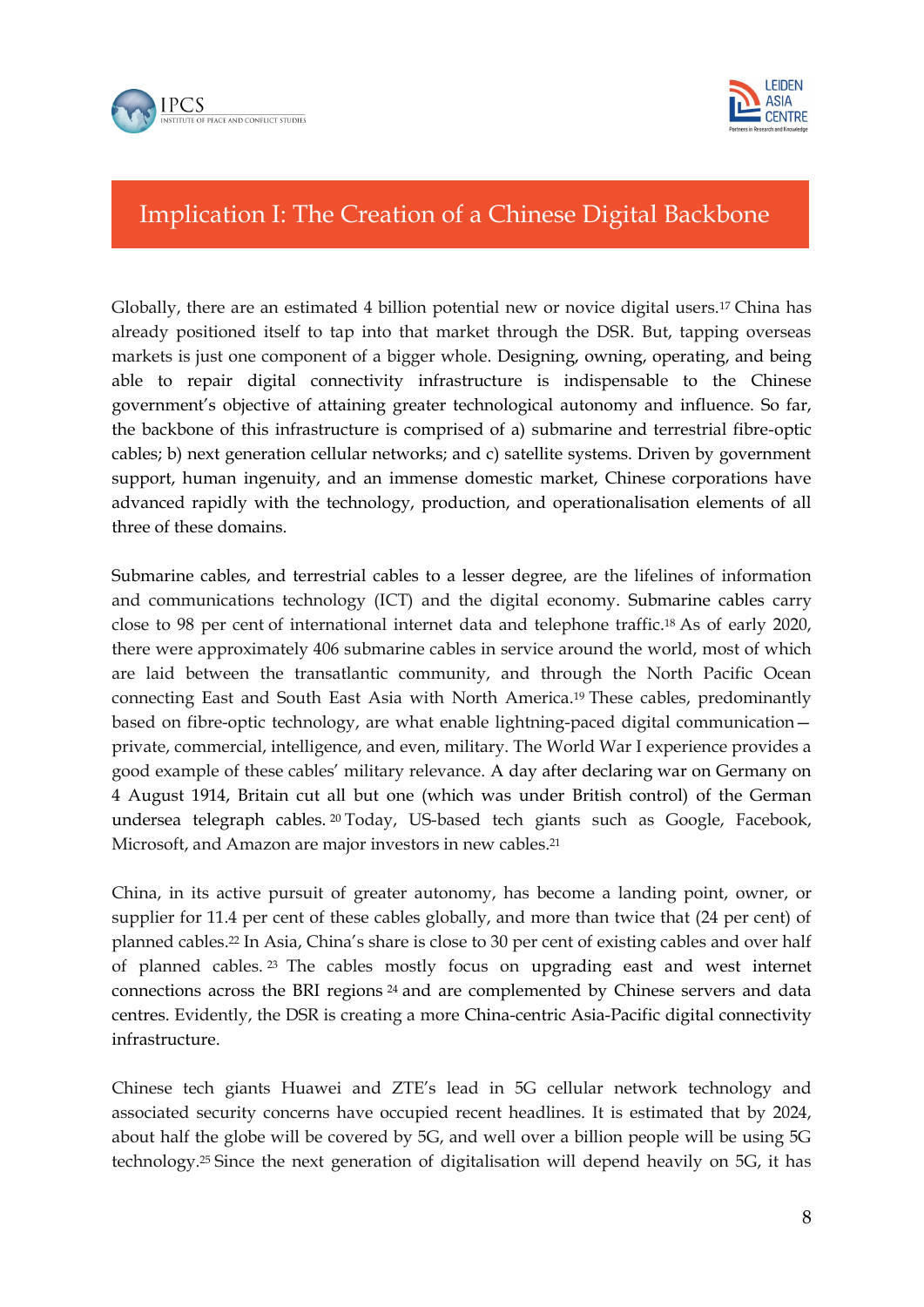



even become an object of great power competition.<sup>26</sup> For example, the US government views Chinese-led 5G infrastructure as a threat to domestic and international security, as well as to the US' economic and technology position globally. Consequently, it is actively endeavouring to decelerate its expansion outside China.

Compared to 5G, China's advances in global satellite navigation systems have received relatively less coverage. Satellite navigation has been dominated by the US' Global Positioning System (GPS); to a lesser degree, Russia's Global Navigation Satellite System (Glonass); and more recently, the EU's Galileo. China's BeiDou global network has a constellation of 55 satellites, $27$  which have an accuracy of 10 cm in China and the Asia-Pacific. Currently, GPS offers a 30 cm accuracy in the same region. <sup>28</sup> The BeiDou constellation is expected to advance next-generation technologies, such as driverless vehicles, 5G, robotics, and China's surveillance and military command-and-control capabilities.<sup>29</sup> In Asia, Pakistan, Laos, Brunei, and Thailand are among the countries that have adopted BeiDou,<sup>30</sup> and there is growing use in the Middle East/West Asia and Africa.<sup>31</sup>

#### DSR Impact in Europe and South Asia

Much of the developing world still lacks adequate digital connectivity infrastructure. Without it, many countries will be at a disadvantage while competing in the global economy, and may fall even further behind. China is making value propositions for digital connectivity all over the developing world. These propositions could have potential positives for the EU and India, but there are also challenges involved.

DSR projects are active in most of India's neighbours, including Indonesia, Myanmar, and Thailand. <sup>32</sup> In Myanmar, 4G penetration rate is less than 20 per cent, and the home broadband penetration rate is only about two per cent.<sup>33</sup> It thus offers a considerable market for Chinese companies engaged in these sectors. Huawei is already operational in the country, with an aim to increase these numbers and leapfrog to 5G by 2021-22. The DSR also intends to connect landlocked Afghanistan with Central and South Asia and, ultimately, Europe, through terrestrial fibre optic cables.<sup>34</sup>

In 2018, Nepal operationalised a joint fibre-optic link with China, providing the landlocked country alternative internet access routes to those via India.<sup>35</sup> The same year, a cross-border fibre-optic cable was laid between Pakistan and China as part of the China-Pakistan Economic Corridor (CPEC),<sup>36</sup> and the Pakistani military began replacing its use of GPS with BeiDou in 2020.<sup>37</sup> Pakistan's digital connectivity with East Africa will improve through a submarine fibre-optic cable laid by Huawei Marine between Pakistan's China-built Gwadar Port and a landing point near Mombasa in Kenya, and Djibouti. <sup>38</sup> When completed in 2020, it will become the shortest route for high-speed internet traffic between Asia and Africa.<sup>39</sup> Sri Lanka prepared for BeiDou adaptation in 2017.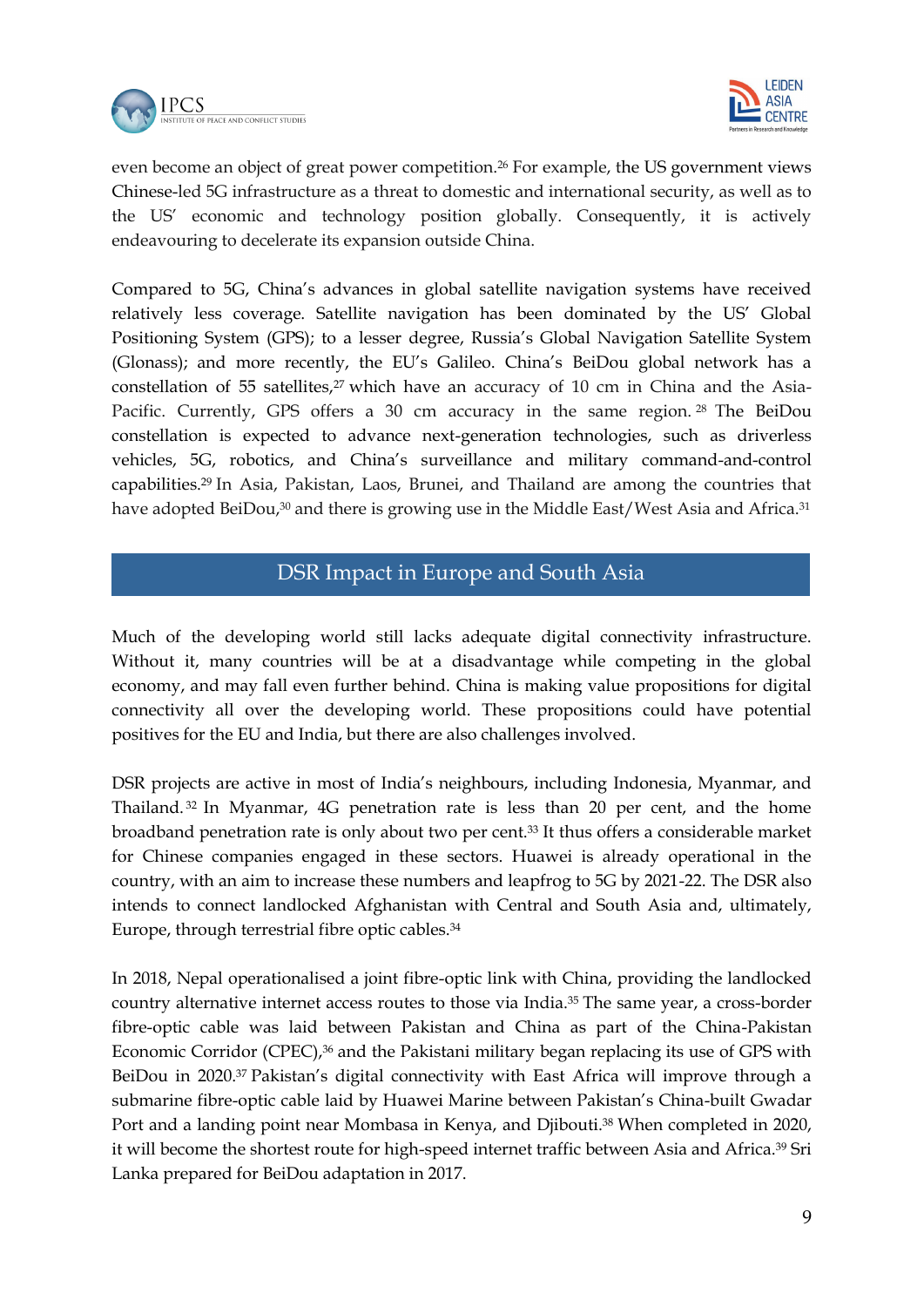



In 2017, India launched its South Asia Satellite, which supports communication, broadcasting, and internet services.<sup>40</sup> Its applications are free of charge in all South Asian countries except Pakistan, which opted out. <sup>41</sup> The Indian Regional Navigation Satellite System/Navigation with Indian Constellation is also an alternative to BeiDou. However, China has a considerable advantage over India in South Asia by being able to offer an entire digital backbone.

The BeiDou system in particular risks creating considerable dependence for developing economies on China. This is because in addition to its military components, the nature of BeiDou-dependent services are in "critical subsistence areas" such as agriculture, and other infrastructure (such as 5G) where alternatives are either unavailable<sup>42</sup> or highly expensive.<sup>43</sup> For developing countries, relying on infrastructure tied to the BeiDou system makes extrication, if so desired, difficult, owing to lack of cost-efficient alternatives and bargaining power, as well as potential risk of Chinese backlash.

Combined with Beijing's massive investments in AI<sup>44</sup> and other emerging technologies, the Chinese digital backbone will provide indigenous corporations and the government with considerable advantages to shape markets and possibly even policies, in developing economies in South Asia and in and around Europe.<sup>45</sup> An indication of this is that despite US pressure to the contrary, 47 of Huawei's 91 5G global contracts as of early 2020 come from Europe.<sup>46</sup> Chinese corporations have also bought important European tech companies in the last five years. In 2016, Midea bought German advanced robotics firm Kuka, and Chinese tech giant Tencent bought a majority stake in Finnish mobile games maker Supercell.<sup>47</sup> Three years later, Ant Financial, the Alibaba Group's financial technology affiliate, bought UK-based currency exchange WorldFirst.<sup>48</sup>

While the prospective Chinese digital backbone is making (more) waves outside of Europe, in regions where such a backbone is non-existent, incomplete, or outdated, its impact will soon be felt substantially, and globally. The next implication—setting new technological standards—however, is more immediate a concern for both India and Europe.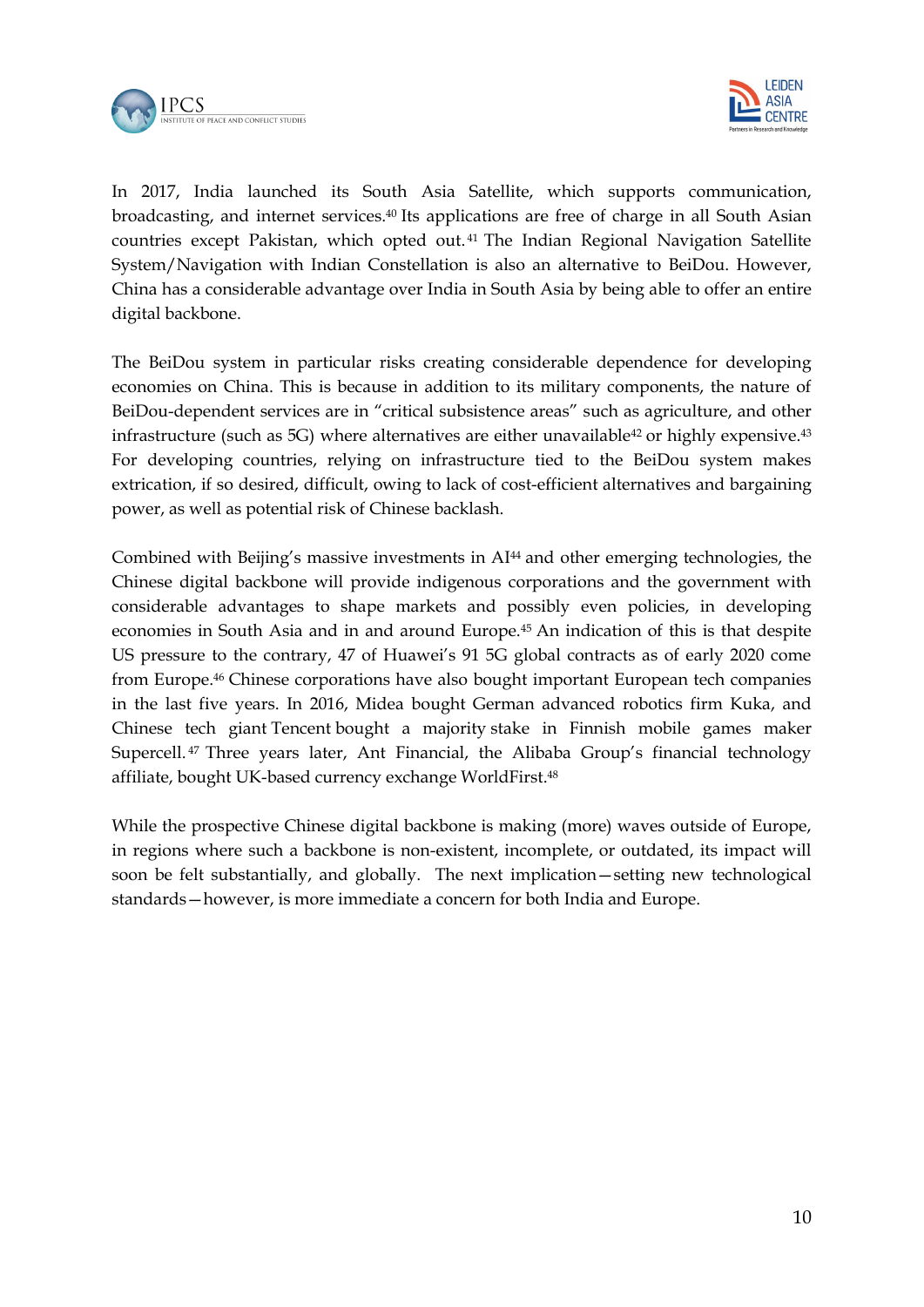



## Implication II: Setting Technological Standards

A battle is on for who will set standards for the Fourth Industrial Revolution, i.e., the digitalisation of the world. Nevertheless, it is important to remember that the DSR diffuses not only Chinese standards and technologies but also US and European technologies to the world.<sup>49</sup> Indeed, technology products are rarely exclusively single-state. They are instead a synthesis of components sourced internationally and, thus generally abide by common standards.

However, it is different for emerging technologies. As Chinese corporations begin to lead this domain with considerable state support, they will increasingly be able to influence the technological priorities of DSR participant countries. Today, Chinese corporate giants such as Huawei, Alibaba, Tencent, ZTE, Baidu, and state-backed telecom providers such as China Mobile, China Telecom, and China Unicom are challenging the *status quo*, in part through the DSR. So far, the Chinese government has signed DSR-specific MoUs with 18 countries, including four eastern and central European countries, and the UK.<sup>50</sup>

Many of these 18 countries are emerging and developing economies. Beijing will be able to gain involvement in their technological development, provided they become heavily integrated with Chinese technology and investment. This is not to say however that China has an automatic *carte blanche*. Ultimately, countries will decide what to buy and whom to buy from based on an assessment of their interests, even if Chinese bids tend to be more price-competitive than those of their Western competitors.<sup>51</sup> If Chinese companies were to offer integrated and comprehensive hardware and software packages, which should be anticipated, it could create more opportunities for dependence on Chinese systems.

The West, in particular, the UK and the US, has had a disproportionally large hand in dominating global markets and setting technological standards. The UK's largest telegraph company manufactured two-thirds of the cables used in the 19th century. <sup>52</sup> US-based corporate technology and software giants such as Google, Microsoft, Cisco, Apple, Intel, and Facebook have long been in the driver's seat in their domains. Indeed, global technology standards are largely dominated by US-based private companies, and to a lesser degree, by those in Europe.<sup>53</sup>

Evidently, if China is not able to set new standards, they will be directed as before by other technology leaders such as the US, Japan, South Korea, Israel, and some EU member states. Technological overdependence on one set of countries is as theoretically unsound as a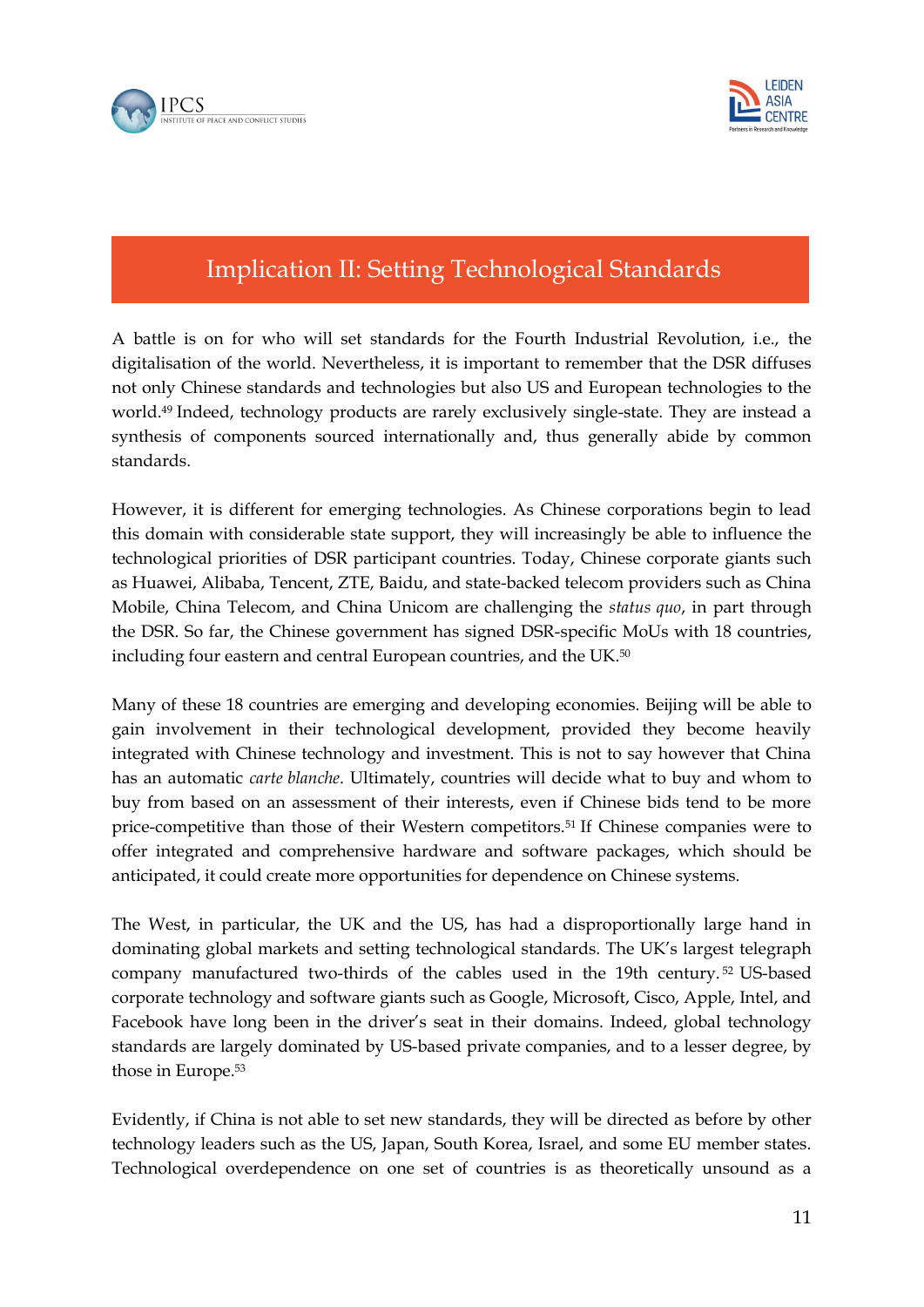



skewed reliance on China. A geographic diffusion of technological leadership is a more balanced ideal, and could positively promote competition and lower prices. One such example is cross-border payments infrastructure led by Chinese FinTech brands like Tencent's WeChat Pay and the Alibaba Group's Alipay. Both compete with SWIFT, the USled system, which is currently dominant.

The risk for India and the EU lies in strategic dependence on China and the dilution of global standards, including of cyber governance and norms. The Asia-Pacific and Africa, both largely comprised of developing countries, might move further into China's technological sphere of influence. The Asia-Pacific is the world's fastest-growing region for internet adoption and digital connectivity between people and businesses, as well as a key strategic region for Chinese, Indian, and EU security interests.<sup>54</sup>

#### DSR Impact in Europe and South Asia

The DSR's scope is much wider and more complex than what the global fixation on Huawei and 5G suggest. A closer examination reveals the emergence of a parallel ecosystem of digital activities with substantial Chinese influence. ePayment systems, also known as digital wallets, are one such example.

Tencent's WeChat Pay and Ant Financial's Alipay—both privately-owned Chinese entities have become dominant players in this sphere. Ant Financial's forays abroad are illustrative of how Chinese FinTech companies are leading the charge in setting standards. Of the over 50 countries that currently accept Alipay and affiliated services, 29 are European, and a handful are South Asian.

In Europe, Alipay has partnered with digital wallets such as Vipps (Norway), Bluecode (Austria), ePassi and Pivo (Finland), Momo Pocket (Spain), Pagaqui (Portugal), and has picked up a minority stake in Klarna (Sweden). In South Asia, Alipay is steadily becoming a leading actor. It is a major investor in Paytm (India), bKash (Bangladesh), and Telenor Microfinance Bank (Pakistan), which owns Easypaisa. In Sri Lanka, Alipay has partnered with Dialog Axiata, and the Commercial Bank of Ceylon PLC. In 2020, Nepal granted Alipay and WeChat Pay permission to operate in the country, a year after banning the two for bypassing Nepal's financial system.<sup>55</sup>

The effects of Chinese FinTech products play out differently in South Asia and the EU due to structural differences between the two regions but do nonetheless contribute to standards setting. Commercial prospects and the conveniences of inter-operability are key to enabling Alipay's greater penetration into European markets. An enabling factor in developing countries in regions like South Asia is the use of digital wallets and digitisation of financial activities as cost-efficient ways to ensure the financial inclusion of unbanked populations.<sup>56</sup>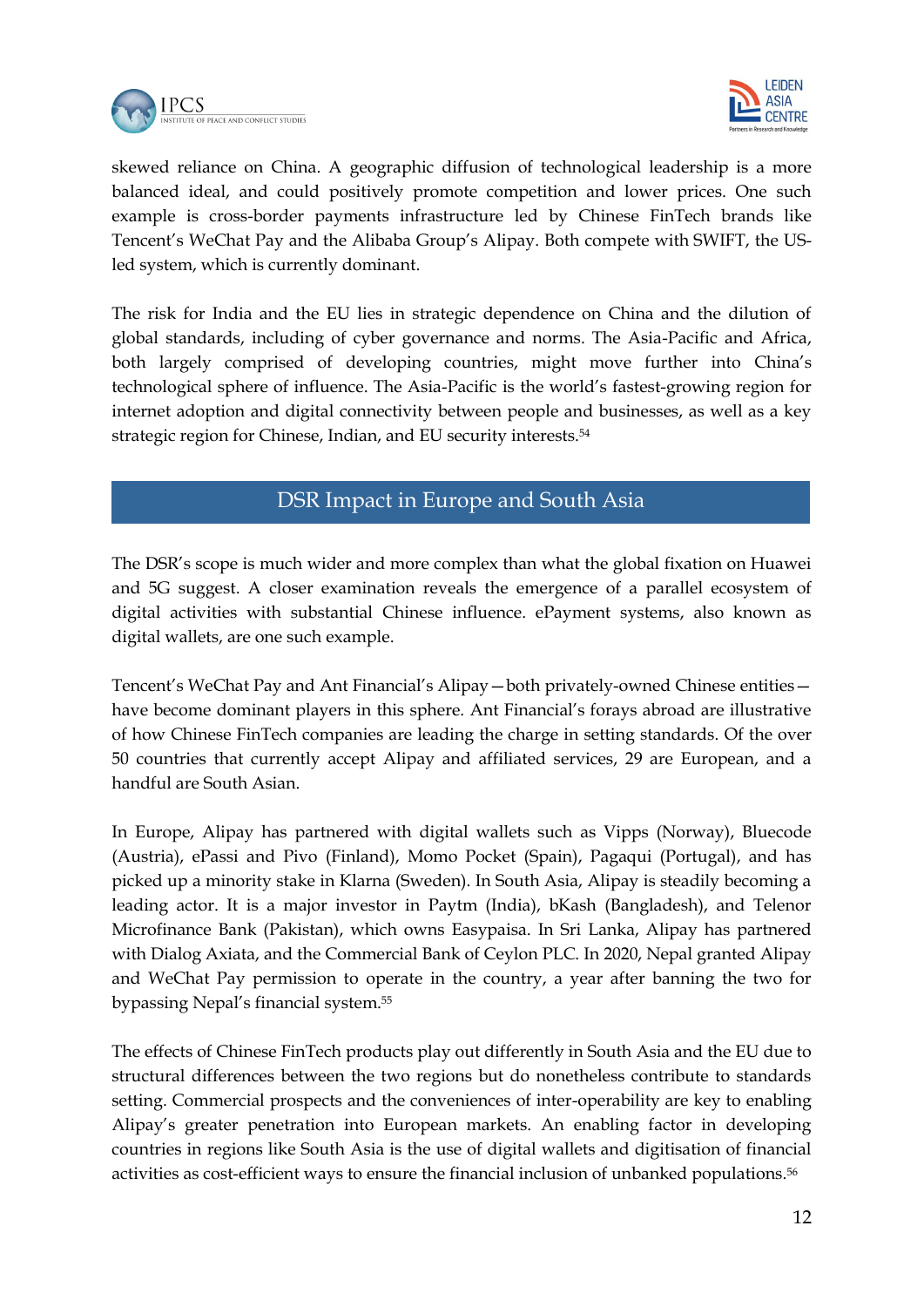



Individually, these investments seem innocuous. Together, they suggest a systematic integration that enables China to strategically position itself for future dominance of overseas markets. This is in line with specific internationally-oriented goals outlined in Beijing's 2016 National Informatisation Plan. Ultimately, these developments could assist China's preparedness to influence innovation, internationalisation, and standardisation in FinTech services.<sup>57</sup>

In Europe, Alipay's partnerships with the six digital wallet companies made a crossplatform deal to adopt a unified Alipay-supplied QR code possible, thereby enabling interoperability within the European mobile payment sector, and between European and Chinese mobile payment sectors.<sup>58</sup> In January 2019, TMB launched Pakistan's first crossborder remittance (Malaysia to Pakistan) service using Alipay-developed blockchain technology through its Easypaisa mobile wallet, by linking it to Telenor's Malaysia-based Valyou service.<sup>59</sup> In the same year, UnionPay, China Mobile, Red Date Technologies, and the State Information Centre launched China's blockchain service network (BSN) as a transregional public infrastructure network. In 2020, China formed a national blockchain committee, which includes representation from Ant Financial, Tencent, Baidu, Huawei, etc, and is aimed at developing standards for blockchain technology use across industries.

In 2019, China, Egypt, Laos, Saudi Arabia, Serbia, Thailand, Turkey, and the United Arab Emirates (UAE) jointly launched the 'Belt and Road International Cooperation Initiative on Digital Economy'. Beijing also signed cooperation documents with 16 countries to strengthen the construction of the DSR, issued the 'Standard Unicom Joint Construction "Belt and Road" Action Plan (2018-2020)', and had, by 2019, signed 85 standardisation cooperation agreements with 49 countries.<sup>60</sup> These figures exemplify the DSR's strategic consequences, and how they facilitate a stronger position for China to influence cyber governance and norms.

Irrespective of whether a country is part of the BRI/DSR network, Chinese tech companies' extensive inroads into domestic markets end up linking these portfolios to the DSR wagon, and by extension, BRI.<sup>61</sup> India's case is a useful example of Chinese forays beyond FinTech in South Asia. Chinese smartphone manufacturers are currently leading the Indian smartphone<sup>62</sup> and laptop<sup>63</sup> markets. Chinese companies account for over 70 per cent of the smartphone market share. <sup>64</sup> A host of mobile apps with links to Chinese companies have been also widely used in India, with PUBG Mobile (published partly by Tencent Games), TikTok (developed by Beijing-based ByteDance) being two prime examples. Further, Chinese companies have made substantial investments in various Indian companies offering online services such as shopping, cab aggregation, music, social media, news aggregation, and educational technologies.<sup>65</sup>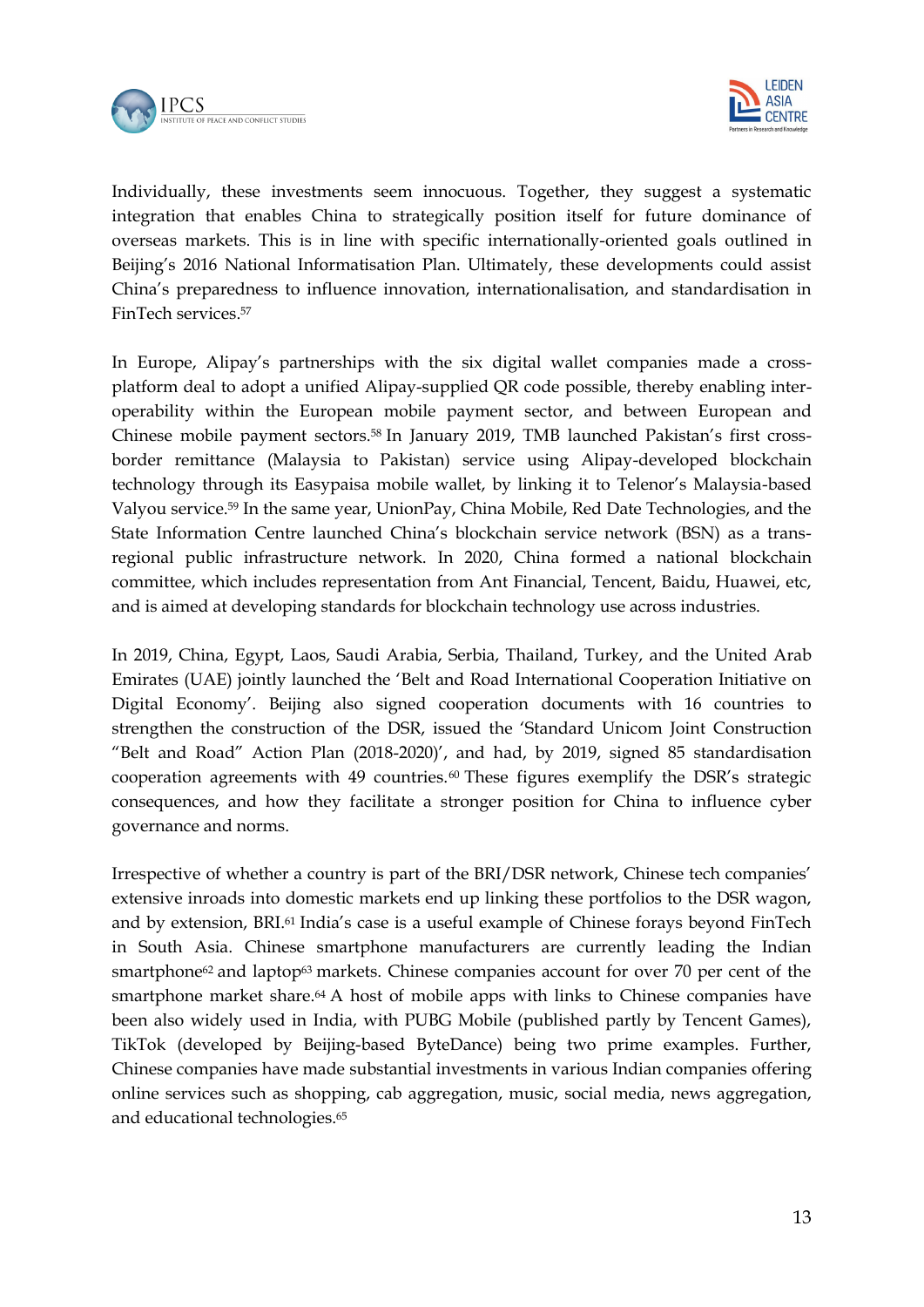



The upside is that the local private sector benefits not just from the capital inflow but also from Chinese tech expertise. The downsides include the immense dependence on China this engenders in strategic sectors, and the volume of metadata it helps Chinese companies gain access to. Collectively, these will undoubtedly give Chinese corporations and the government a considerable edge in tailoring their consumer-targeting strategies more effectively. It will possibly also enable them to shape markets and policies, thus creating strategic vulnerabilities for the target countries.<sup>66</sup> Related to this are the DSR's potential repercussions concerning cyber-governance, norms and the 'digital experience'—i.e. the third implication discussed in this paper.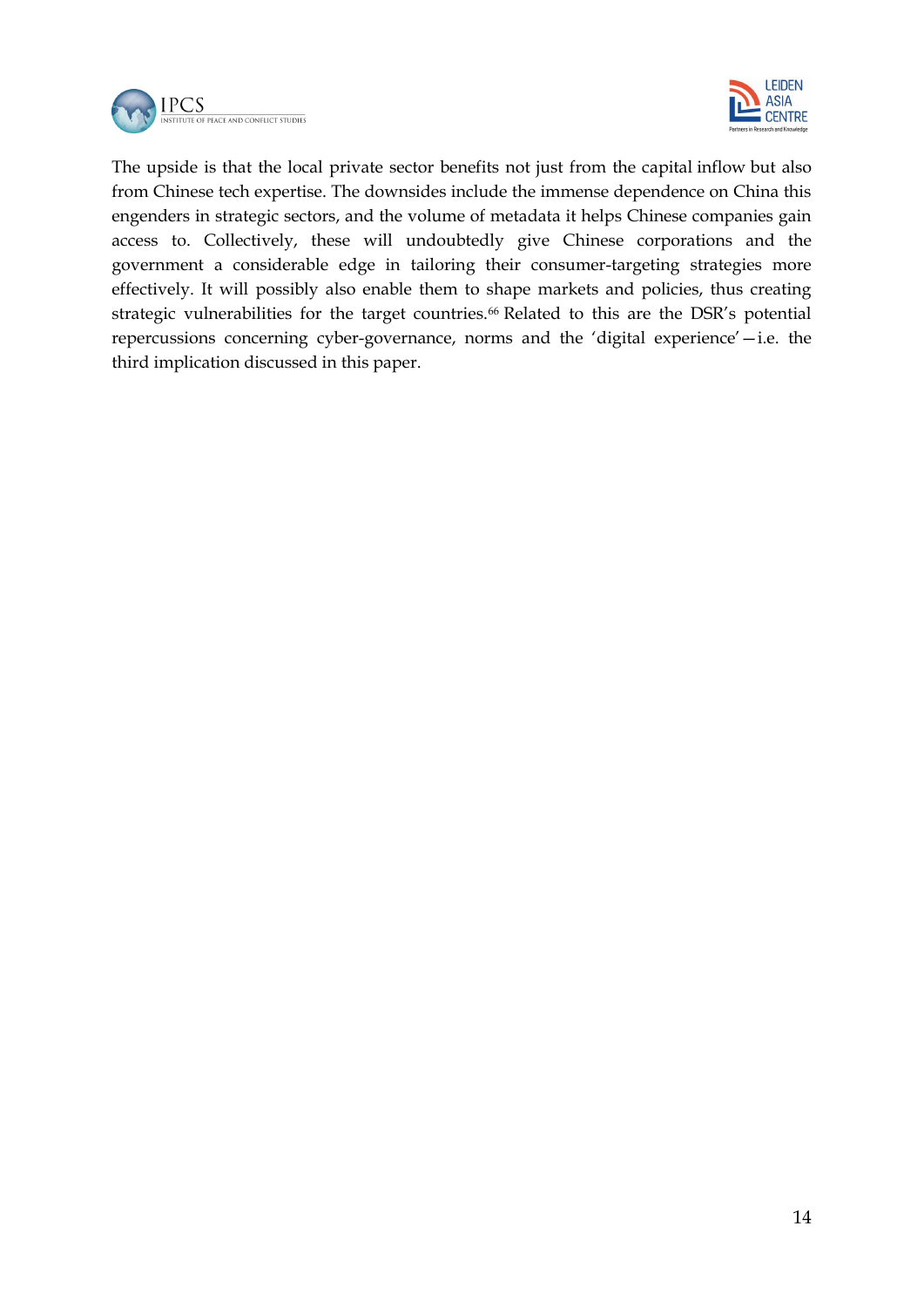



## Implication III: Cyber Governance, Norms and 'Digital Experience'

The DSR has the potential to enhance digital connectivity in developing economies—and even some developed ones—by filling a significant global digital infrastructure gap. For developing countries, DSR projects can a) support the levelling of the digital playing field with more developed economies; b) trigger the establishment and growth of small, medium, and large digitally-driven businesses; and c) boost the efficiency and speed of production, logistics, medical processes, disaster management, and agricultural activities among others. Developing economies are eager for connectivity technology—whether Western or Asian to achieve these goals.<sup>67</sup> The governments of many developing countries strongly advocate digital economy as a key pillar for growth, and the public is likewise optimistic that new technologies offer more opportunities than risks.<sup>68</sup>

However, there is a concern, especially in the developed economies of the West, that the DSR could negatively affect cyber governance and norms by spreading digital authoritarianism and curbing fundamental human rights.<sup>69</sup> The concern is based on a) China promoting cyber sovereignty with 'Chinese characteristics' as the organising principle for internet governance, as evidenced by their promotion of this at UN fora such as the Group of Governmental Experts; and b) Beijing's strict control of the internet and domestic information flow, and its use of technology to monitor citizens. China's engagement with the World Trade Organisation (WTO) and the United Nations Convention on the Law of the Sea (UNCLOS) is suggestive of its broader functionalist approach to law.<sup>70</sup>

Beijing does not promote digital authoritarianism in official rhetoric on the DSR. However, it is willing to, and capable of, equipping states with technologies that have the potential to be misused for greater population control. In Belgrade, Serbia, Huawei installed a network of facial recognition software as part of its Safe Cities technology. The system intends to help reduce crime in the city. However, there is potential for misuse if, for example, political opposition is tracked for penalisation. To be sure, US and EU-based companies too export safe city technologies for smart policing.

As of 2019, 230 cities worldwide use Huawei's system. In Europe, this includes cities in Ukraine, Azerbaijan, Malta, Germany, France, and Italy.<sup>71</sup> In South Asia, Pakistan's 'safe city' project in Lahore was built by Huawei, and entails the use of CCTV, facial recognition, and a wide range of specialised applications used by local authorities.<sup>72</sup> According to a 2018 report by the watchdog Freedom House, Chinese firms have provided high-tech tools of surveillance, including facial recognition, to 18 countries (of the 65 assessed) whose governments lack respect for basic human rights. Chinese officials have held trainings and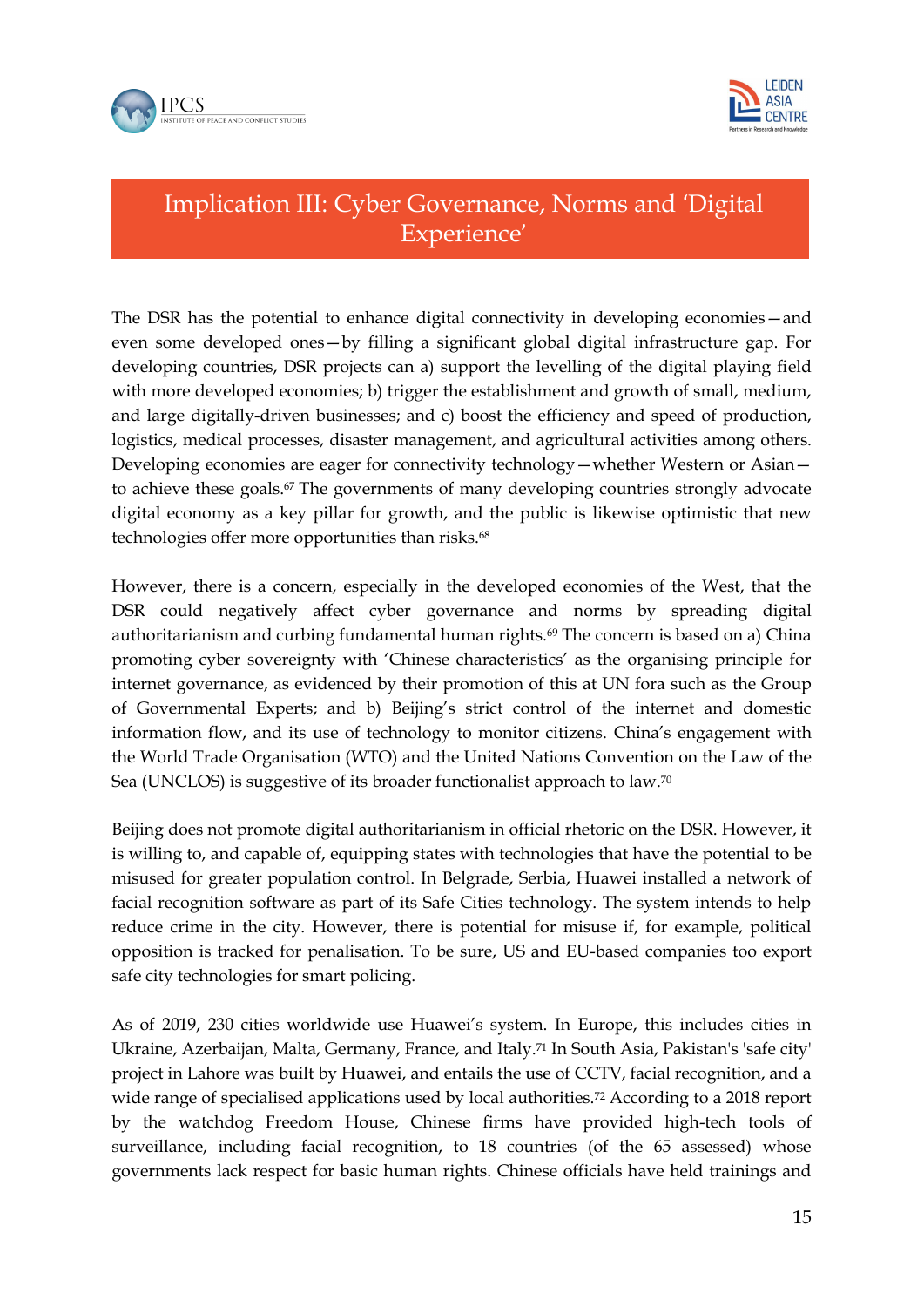



seminars on 'new media' or 'information management' with representatives from 36 of these 65 countries.<sup>73</sup>

China is passing on norms for how technology can be utilised to govern society, and with this, is in a position to alter existing norms of state-citizen relations. It has the potential to align views on cyber governance and norms across DSR participant countries, and contribute to the global decline of democratic values. The argument also applies to EU norms and India's constitutional provisions governing speech, expression, and other civil liberties. Of course, virtually any technology and software can be exploited to the detriment of democracy. Infringements on privacy and human rights are not exclusive to Chinese technology. Some non-Chinese high-profile cases include the 2016 Facebook-Cambridge Analytica data scandal, Google tracking 'private' internet use in its Chrome browser in 2019, and the decades-long tapping of German and other top officials' phone calls by the US National Security Agency (NSA). <sup>74</sup> These cases show that over-dependence on US technology also brings serious risks to democracy and transparency. Ultimately, the difference lies in the difference in political structures of these tech platforms' countries of origin, and the availability of legal recourse.

#### DSR Impact in Europe and South Asia

China potentially shaping cyber governance and norms would involve exporting its own system of values. This could impact digital governance and the overall 'digital experience' in BRI and non-BRI countries along the same lines. Chinese inroads into news and social media in other countries is one such example. Through a combination of investments, tie-ups, and acquisition of media outlets and social media platforms, 'training programmes', and general lobbying, Beijing has been steadily influencing content that reaches audiences across Europe, Asia, Africa, and the Americas.<sup>75</sup> In the long-run, the collective effect of these measures will significantly bolster China's discursive power, and allow Beijing to globally shape an 'information order'—on China, at the very least. At this time, such developments are more discernible in developing economies in Asia, Africa, etc, than the EU.

DSR impact on the 'digital experience' is rooted in how information is transmitted and engaged with today. A substantial portion of information exchange occurs via the internet, through print and broadcast news apps, social media, and TV and radio broadcasts, most of which depend on digital connectivity. Internet streaming of news, views, entertainment/'info-tainment' shows, etc. is similarly widespread and set to increase. Influencing content at the creation stage will enable Chinese media outlets to direct public opinion and debate on digital platforms, Chinese or non-Chinese.

Beijing has been taking systematic measures to entrench itself in media abroad, and shape journalistic norms.<sup>76</sup> For example, in what seems to be the controversial 'Document Number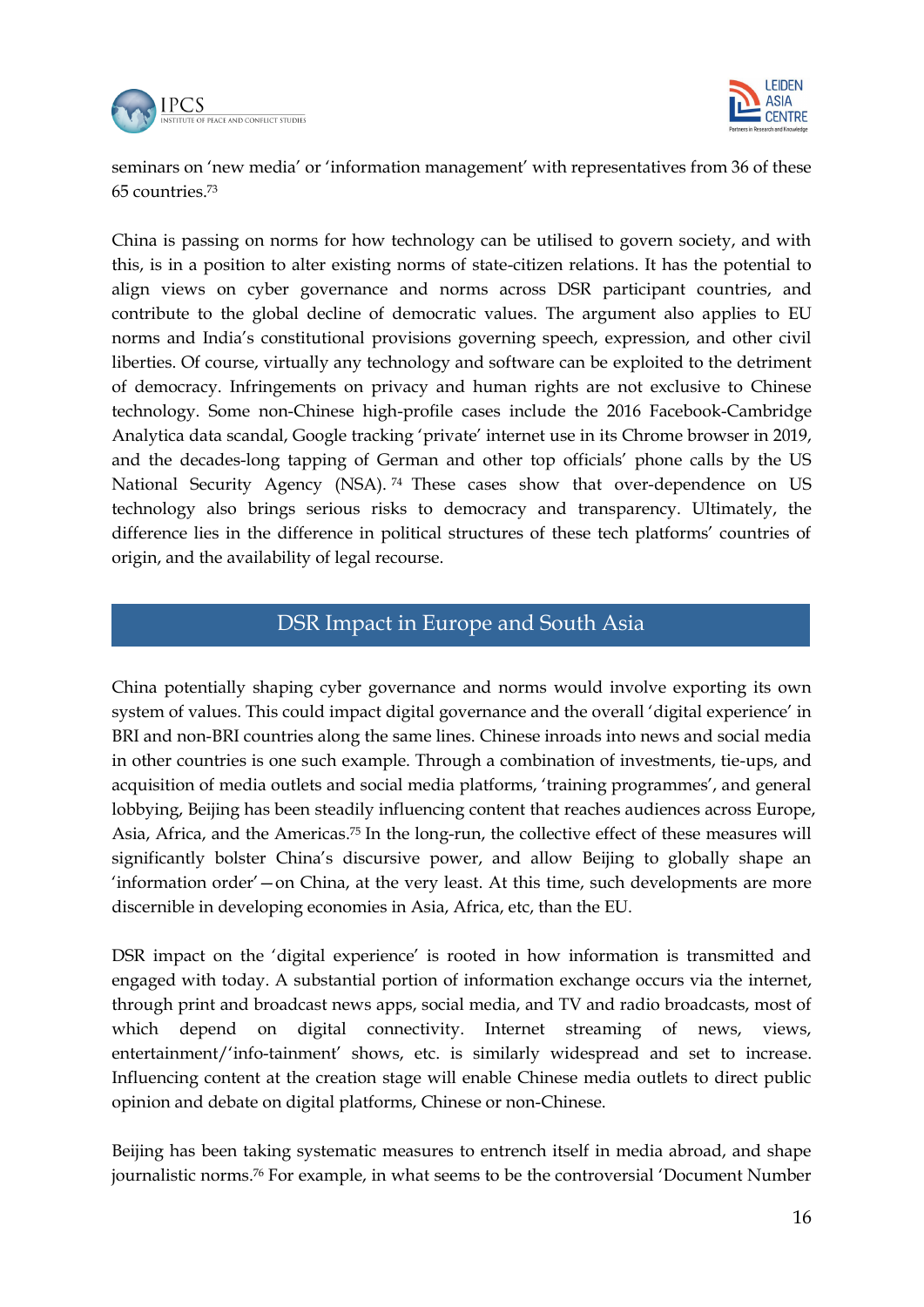



9'77 and the 'joint model' of domestic journalism education (in place since 2013) playing out in practice, <sup>78</sup> Chinese state institutions have been pursuing influence operations on international reportage on China. This is done by co-opting and 'educating' journalists from across the world via graduate education, and through all-expenses paid 'trainings', 'seminars', 'workshops', 'media fellowships', etc. These modules include training in 'journalism with Chinese characteristics'. South Asian journalists from major news outlets in India, Nepal, Pakistan, Bangladesh, etc. have been part of such programmes, including the highly regulated 10-month-long all-expenses paid 'media fellowship' organised by the Chinese Ministry of Foreign Affairs, which entails strict restrictions on reporting and travel.<sup>79</sup>

The impact of Beijing's media strategy abroad is already discernible. <sup>80</sup> In May 2019, coinciding with Nepal President Bidya Devi Bhandari's visit to Beijing, three journalists with Nepal's state-run Rashtriya Samachar Samiti—which has a content-sharing arrangement with China's state-run *Xinhua* news agency—were investigated for translating a news report about the Dalai Lama.<sup>81</sup> In Pakistan, a Chinese media outlet and a Pakistan-based think-tank are reportedly set to establish a 'Rapid Response Initiative System'<sup>82</sup> to counter "negative perceptions" and stop "fake news" about CPEC projects. Criticism of CPEC in the Pakistani media has considerably diminished over the past few of years.

Similarly, a series of news and social media-related developments<sup>83</sup> in Pakistan point to a trend wherein, the government, aided by China's reach and technological capability, could further restrict press freedoms as well as the public's internet and media freedom and access to information. A 2016 study on Chinese engagement in media sectors in Africa found that Beijing's inroads through content supply and content delivery technology have resulted in the growth of "more favourable public opinion toward China across multiple dimensions."<sup>84</sup>

A June 2020 survey of journalism unions by the International Federation of Journalists provides insight into how Beijing is "cultivating a cadre of third-party supporters, outsourcing its influence operations to individual journalists," and how there has been a greater focus on "journalists from developing countries with repressive and ineffective governments."<sup>85</sup> Budgetary constraints have also resulted in several media outlets using news from Chinese state-run media such as *Xinhua*, which often provides free content. In some cases, domestic media outlets have shown dependence on China-linked entities' support for funds and physical infrastructure, scholarships, etc.<sup>86</sup>

Beijing has also demonstrated that considerable control over users of Chinese apps, even outside of China. <sup>87</sup> In June 2020, against the backdrop of Sino-Indian border tensions, TikTok (which boasted around 200 million users in India) deleted a video by an Indian artist critical of China. While this video was reinstated after public outrage, the app has also been criticised for implementing 'shadow bans'.<sup>88</sup> In July 2020, India banned 59 Chinese apps, including TikTok, over security concerns.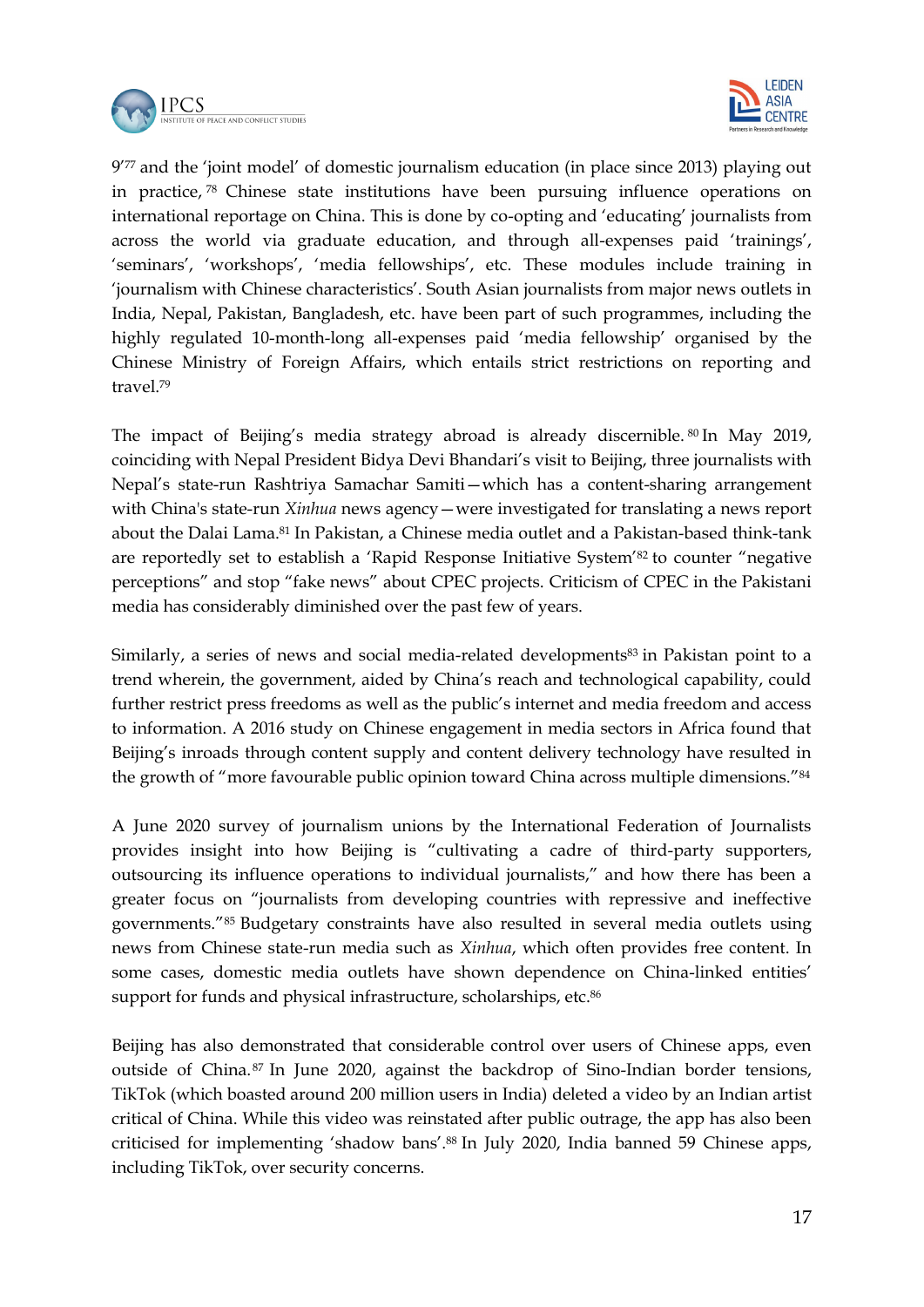



Finally, building a digital backbone and shaping global cyber governance cannot be complete without a complementary 'legal backbone'. The history of Chinese attempts to shape international legal instruments, and norms on a code of conduct for outer space, are useful examples.<sup>89</sup> In 2008, China and Russia proposed the Treaty on the Prevention of the Placement of Weapons in Outer Space, the Threat or Use of Force Against Outer Space Objects (PPWT), for a UN-based, legally binding treaty. However, the PPWT's definition of "weapon in outer space" excludes ground-to-space capabilities, such as jamming especially a country's own outer space infrastructure. This could be used to disrupt the peaceful use of outer space, or to manipulate it.<sup>90</sup>

Exercising such capabilities in a world heavily anchored in the digital domain would prove detrimental to end-users, most of whom are civilian. In this regard, the dual-use capabilities of China's BeiDou system and the Yaogan<sup>91</sup> series of optical reconnaissance satellites systems are particularly relevant. They are in line with the 'Outline of National Innovationdriven Development Strategy' published by the Communist Party of China's (CPC's) Central Committee in 2016. Among other things, this strategy calls for developing "disruptive technologies that will lead to industrial transformation," <sup>92</sup> and deepening "military-civilian integration" in the tech innovation sector.<sup>93</sup> Another manifestation of the evolution of a China-influenced international 'legal backbone' can be seen in emerging cyber security laws and digital governance practices in different countries - including Vietnam,<sup>94</sup> Egypt,<sup>95</sup> and Pakistan<sup>96</sup> (the last two being BRI participants)—which are developing along the Chinese model, and often with China's support.<sup>97</sup>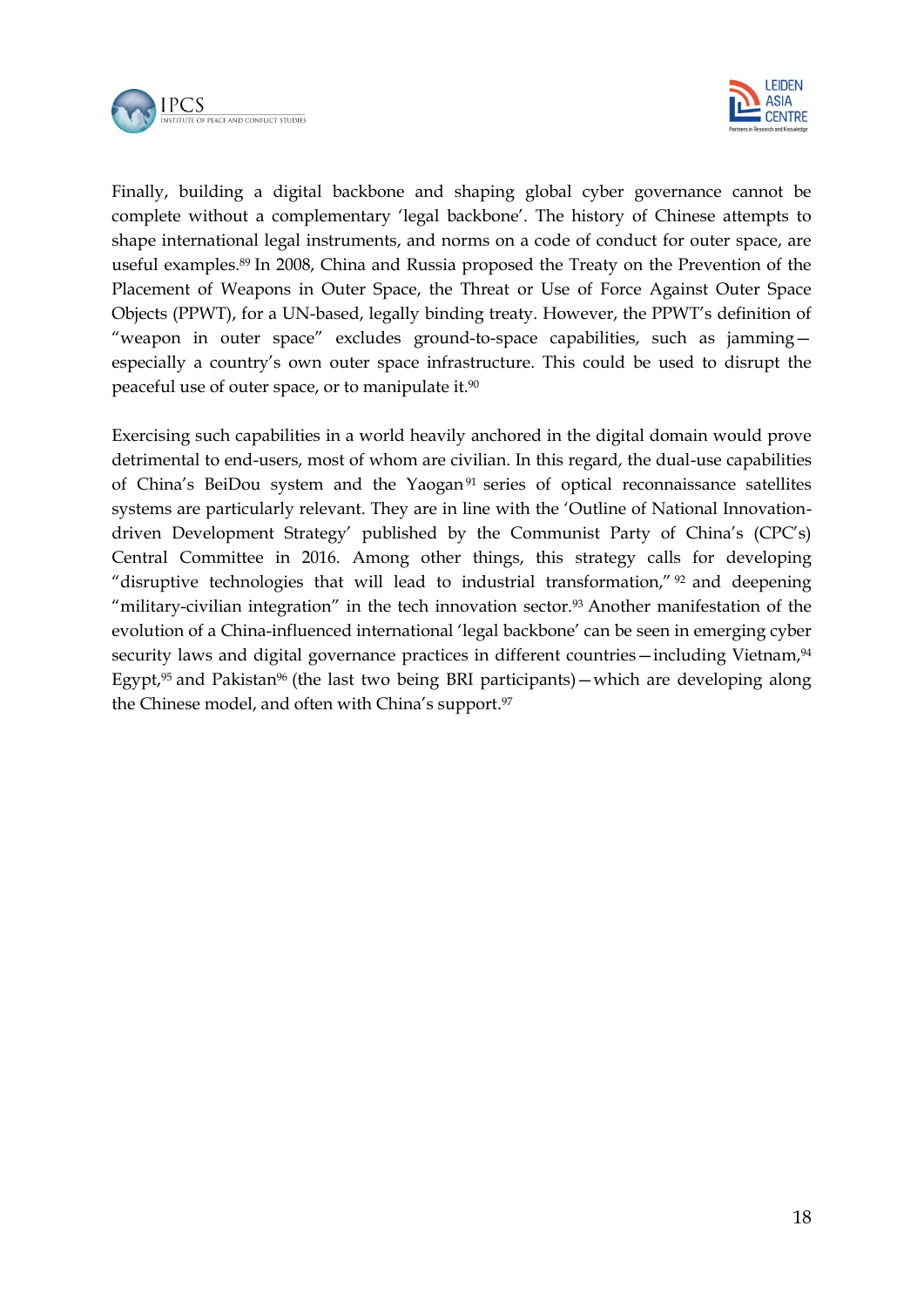



### Conclusion

The Digital Silk Road (DSR) has pressing strategic implications for the EU and India. Of these, the three most significant at the global level are: a) the creation of a Chinese digital backbone; b) the setting of Chinese technological standards; and c) the shaping of cyber governance, norms, and 'digital experience' with 'Chinese characteristics'.

DSR impact within EU and India has raised concerns regarding the scope of access that Chinese corporations and, potentially, the Chinese government, could derive, and the corresponding geopolitical, security, and economic implications. FDI-related policy changes in India, individual EU countries, and the EU, in 2020, to monitor and limit Chinese investments, are a result of these concerns. Discussions on further policy changes to limit Chinese impact have accelerated during the COVID-19 pandemic.

At this time, the DSR's immediate impact is more discernible outside the EU and India. DSR initiatives are in active pursuit of some four billion new digital users, mostly, but not exclusively, in developing economies. The DSR is swiftly creating a global Chinese digital backbone through its activities. This ranges from digital infrastructure led by fibre-optic cables, to next generation cellular networks, to a constellation of satellites with global coverage. China could come to dominate a substantial share of the global digital market. This power will increasingly enable Beijing to set standards for emerging technologies, and will better position it to influence global cyber governance and norms with 'Chinese characteristics.'

China is positioning itself for a first-mover advantage in the writing the rules of the Fourth Industrial Revolution. It is seeking to do so by piggybacking the export of its political ideology on the economic opportunities presented by the technological revolution. Chinese state institutions' record of interpreting existing rules to suit the centre—i.e., by taking a differential approach to comply with the letter and spirit of specific international laws, for instance those of the WTO and UNCLOS—provides a useful indicator.<sup>98</sup> Such an approach to rules, if applied to future cyber norms and governance, will have a bearing on compliance and trust in systems of international governance.

The challenge is that there is no competing alternative to the DSR's compelling long-term narrative of a global interconnected digital future that facilitates joint cooperation and development. The EU (and the US), notwithstanding longstanding hardware and software primacy, offer no comparable narrative. The DSR thus erodes the West's tech primacy through a Chinese whole-of-government and private sector approach. As a constituent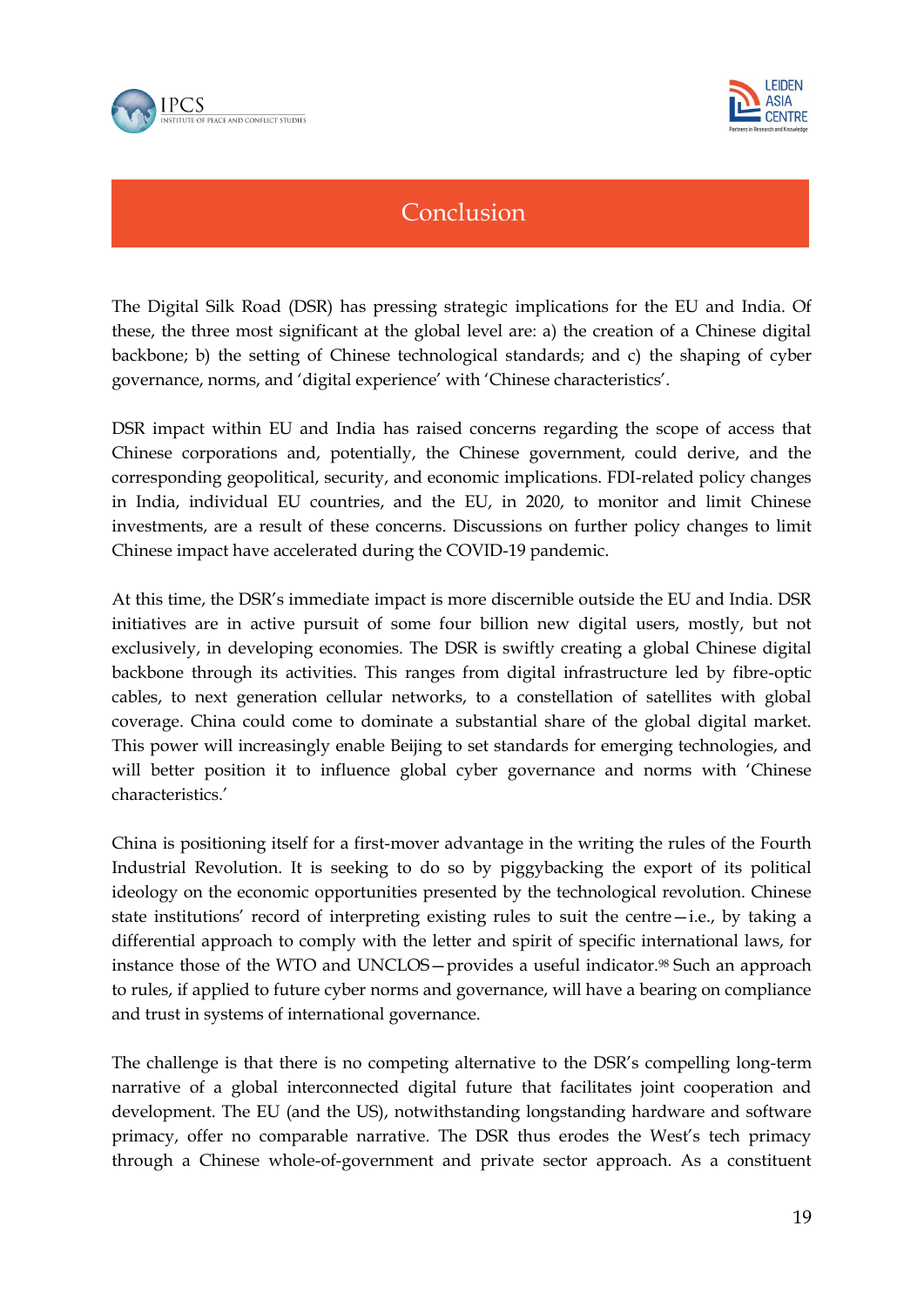



element, the DSR also advances the BRI narrative of mutually beneficial economic integration with China. India's neighbourhood, for example, is integrating closely with China's digital ecology. Strikingly, India itself has become a receptacle of DSR outreach without even signing for the BRI.

The DSR offers interested countries a gamut of economic opportunities. These opportunities, if harnessed smartly, could enable participant countries to try levelling the playing field with more advanced economies. It could help boost economies, and improve local human capital competitiveness. Equally though, the DSR would enable global integration with China. Further, the DSR also risks creating parallel worlds with de-coupled technological standards, economic spheres of influence, and security standards.

The DSR poses serious competition to Europe's technological prowess, and challenges India's ambition of becoming a technological powerhouse. Viewed from the EU and Indian vantage points, the engineering of a new digital world order with 'Chinese characteristics' is not a desirable option. Equally, neither India nor the EU can afford to ignore the DSR or be reactionary in policy responses. For both, addressing emerging digital realities will require a long-term multi-pronged vision, and greater collaboration among like-minded states.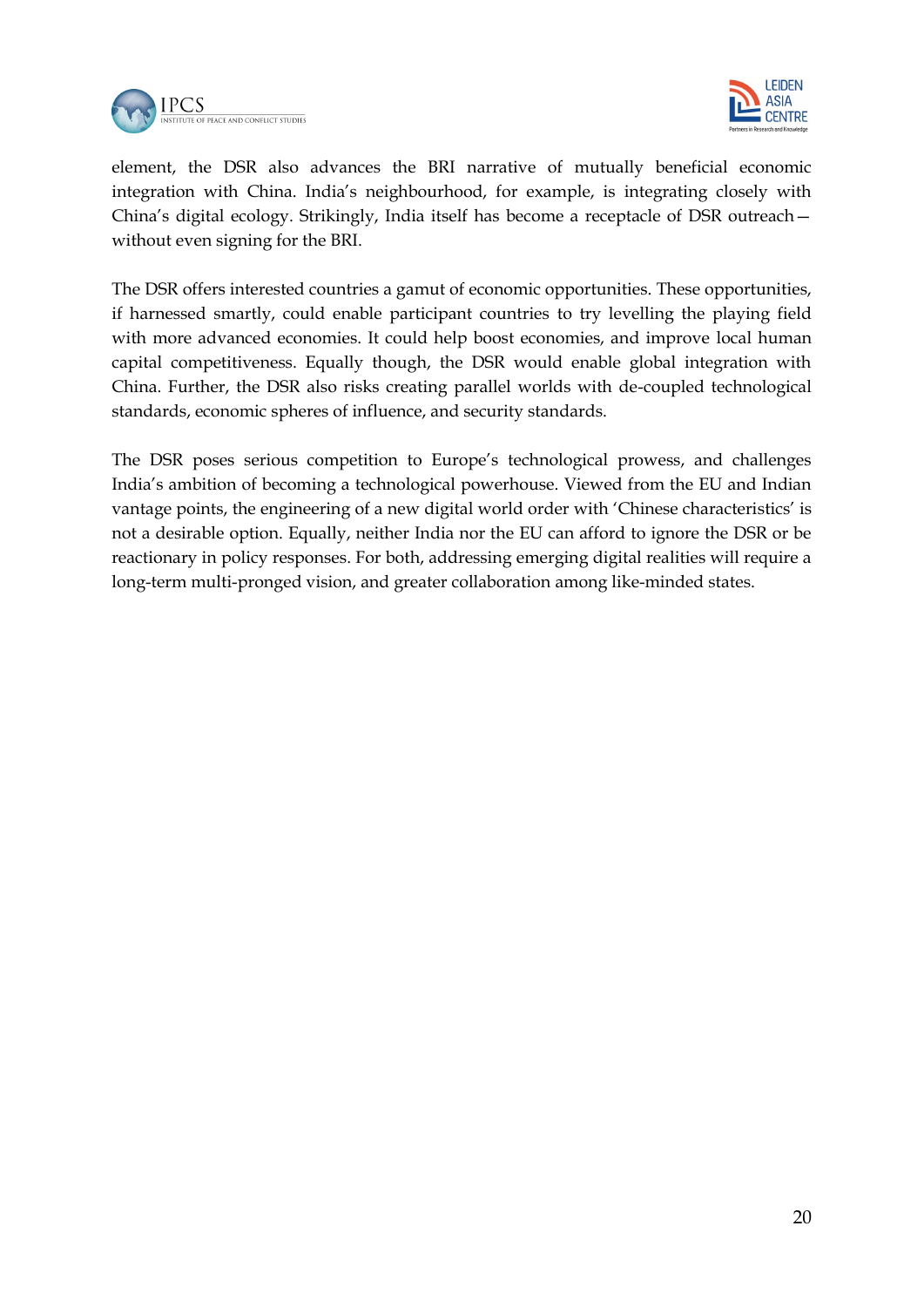

-



<sup>1</sup>'We should build bilateral cross border optical cable networks at a quicker pace, plan transcontinental submarine optical cable projects, and improve spatial (satellite) information passageways to expand information exchanges and cooperation." See: Vision and Actions on Jointly Building Silk Road Economic Belt and 21st Century Maritime Silk Road. 28 Mar. 2015, p. 6, reconasia-

0465a6f1ca23/vision\_and\_actions\_on\_jointly\_building\_silk\_road\_economic\_belt\_and\_21st-

century\_maritime\_silk\_road.pdf. Accessed 15 May 2020.

This white paper was jointly issued by the National Development and Reform Commission, Ministry of Foreign Affairs, and Ministry of Commerce of the People's Republic of China.

<sup>2</sup> Kratz, Agatha, et al. "Chinese FDI in Europe: 2019 Update." *Mercator Institute for China Studies*, 8 Apr. 2020, www.merics.org/sites/default/files/2020-05/MERICS-Rhodium%20Group\_COFDI-Update-2020\_3.pdf. Accessed 21 June 2020.

<sup>3</sup> This study draws on DSR-related data, and is based on policy documents, official statements, academic studies, think-tank analyses and news reports.

<sup>4</sup>At the opening ceremony of the Belt and Road International Cooperation Summit Forum in May 2017, China's President, Xi Jinping, stressed the importance of connecting the BRI to domains such as digital economy, artificial intelligence, nanotechnology, quantum computing, big data, and cloud computing. See: "Full Text of President Xi's Speech at Opening of Belt and Road Forum." *Xinhua*, 14 May 2017, www.xinhuanet.com/english/2017- 05/14/c\_136282982.htm. Accessed 1 July 2020.

<sup>5</sup>It should be noted that there is no comprehensive public record of DSR projects, and some of these figures may not have officially been labelled as part of the DSR by China. For the first figure, see: Prasso, Sheridan. "China's Digital Silk Road Is Looking More Like an Iron Curtain." *Bloomberg*, 10 Jan. 2019,

www.bloomberg.com/news/features/2019-01-10/china-s-digital-silk-road-is-looking-more-like-an-iron-curtain. Accessed 22 May 2020. For the second figure, see: Adee, Sally. "The Global Internet Is Disintegrating. What Comes Next?" *BBC*, 15 May 2018, www.bbc.com/future/article/20190514-the-global-internet-is-disintegratingwhat-comes-next. Accessed 22 May 2018.

<sup>6</sup> Includes projects completed or initiated outside China since 2012 that enhance the digital infrastructure of the target country. Does not include mergers and acquisitions. See: "China's Belt and Road Initiative: Recalibration and New Opportunities." *Deloitte*, 15 Aug. 2019, www2.deloitte.com/us/en/insights/economy/asiapacific/china-belt-and-road-initiative-update.html#endnote-sup-39. Accessed 22 May 2020.

<sup>7</sup>Research conducted by Washington D.C.-based RWR Group. Figures and projects are based on 2012-2018; some of these predate the DSR. Based on projects that have been initiated or completed, and which enhance the digital infrastructure of the country in question. Does not include mergers or acquisitions. Ibid. Accessed 22 May 2020. <sup>8</sup> Unicorns are tech start-ups whose market capitalisation has reached US\$1 billion or more.

<sup>9</sup> Bhandari, Amit, et al. "Table 1: Indian Unicorns with Chinese Investors." *Chinese Investments in India*, Gateway House, Feb. 2020, p. 9, www.gatewayhouse.in/wp-content/uploads/2020/03/Chinese-Investments-in-India-Report\_2020\_Final.pdf. Accessed 1 June 2020.

<sup>10</sup>Substantial loans are also offered to vendors in recipient countries, which often run through the China Development Bank, the Export-Import Bank of China, and other state-owned commercial banks. For example, India's telecom operator Bharti Airtel received US\$2.5 billion in part to purchase Huawei and ZTE equipment in 2015. See: Belt & Road News. (2019, August 30). 'Networking the "Belt & Road" the Future is Digital.' Retrieved on 5 June 2020 fro[m https://www.beltandroad.news/2019/08/30/networking-the-belt-road-the-future-is](https://www.beltandroad.news/2019/08/30/networking-the-belt-road-the-future-is-digital/)[digital/](https://www.beltandroad.news/2019/08/30/networking-the-belt-road-the-future-is-digital/). See also: Abe, Tetsuya. "Backed by Their Government, Chinese Companies Splash out Abroad." *Nikkei Asian Review*, 7 Jan. 2016[, https://asia.nikkei.com/Business/Backed-by-their-government-Chinese-companies](https://asia.nikkei.com/Business/Backed-by-their-government-Chinese-companies-splash-out-abroad)[splash-out-abroad.](https://asia.nikkei.com/Business/Backed-by-their-government-Chinese-companies-splash-out-abroad) Accessed 15 June 2020.

<sup>11</sup>Cheney, Clayton. "China's Digital Silk Road: Strategic Technological Competition and Exporting Political Illiberalism." *Pacific Forum,* Issues & Insights Working Paper, vol. 19, no. WP8, July 2019.

<sup>12</sup> Li, Wang. "Directions 2017: BeiDou's Road to Global Service." *GPS World*, 6 Dec. 2016,

www.gpsworld.com/directions-2017-beidous-road-to-global-service/. Accessed 1 June 2020.

<sup>13</sup>*Notice of the State Council on Printing and Distributing "Made in China 2025."* 19 May 2015,

www.gov.cn/zhengce/content/2015-05/19/content\_9784.htm. Accessed 16 June 2020.

<sup>14</sup> An emerging industry that uses technology to improve financial activities.

<sup>15</sup> Chan, Jia Hao. "China's Digital Silk Road: A Game Changer for Asian Economies." *The Diplomat*, 30 Apr. 2019, thediplomat.com/2019/04/chinas-digital-silk-road-a-game-changer-for-asian-economies/. Accessed 22 May 2020.

<sup>16</sup> Cheney (2019).

production.s3.amazonaws.com/media/filer\_public/e0/22/e0228017-7463-46fc-9094-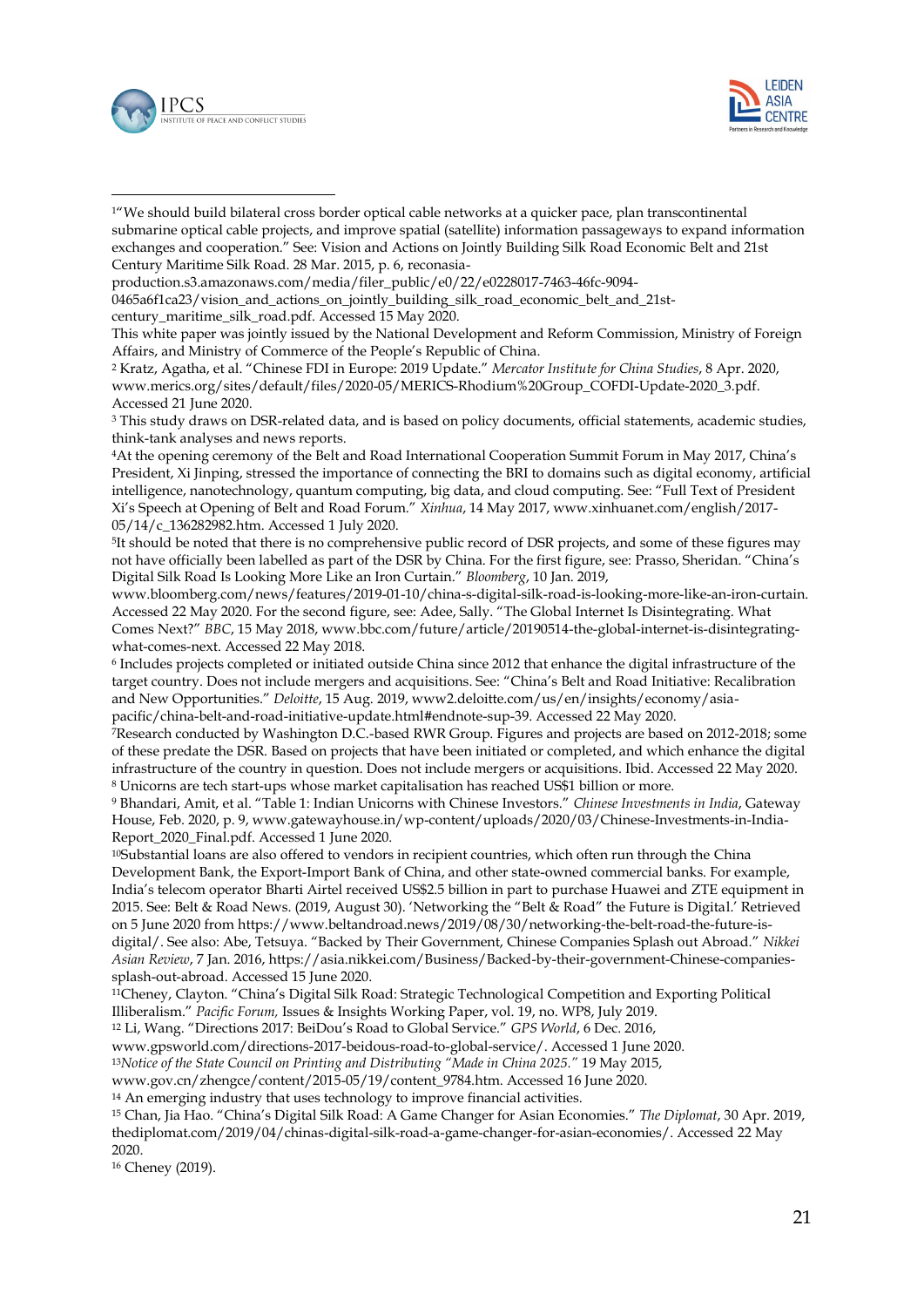



-<sup>17</sup> Clement, J. "Internet Usage Worldwide - Statistics & Facts." *Statista*, 25 July 2019, www.statista.com/topics/1145/internet-usage-worldwide/. Accessed 21 July 2020. <sup>18</sup> Rapp, R.J. "Cable Laying and Repair - Cable Ship Operations." *The Sargasso Sea Commission*, 23 Oct. 2014, www.sargassoseacommission.org/storage/documents/Cable\_Installation\_and\_Maintenance\_- \_TE\_SubCom\_Sargasso\_Sea\_Final1.pdf. Accessed 5 June 2020. TE Connectivity. PPT Presentation made at the George Washington Law School, Washington, D.C. <sup>19</sup> "Submarine Cable Map." *TeleGeography*, www.submarinecablemap.com/. Accessed 5 May 2020. <sup>20</sup> Britain pioneered cable-cutting and had conducted one of the first strategic acts of information warfare in the modern world. See: Bruton, Elizabeth. "From Australia to Zimmermann: A Brief History of Cable Telegraphy during World War One." *The Museum of the History of Science, University of Oxford*, 2013, blogs.mhs.ox.ac.uk/innovatingincombat/files/2013/03/Innovating-in-Combat-educational-resources-telegraphcable-draft-1.pdf. Accessed 3 July 2020. <sup>21</sup> Poole, Jim. "Submarine Cable Boom Fueled by New Tech, Soaring Demand." *Network World*, 6 Mar. 2018, www.networkworld.com/article/3260784/submarine-cable-boom-fueled-by-new-tech-soaring-demand.html. Accessed 26 June 2020. <sup>22</sup> Hillman, Jonathan E. "Event Transcript of 'China's Digital Silk Road.'" *Center for Strategic and International Studies*, 11 Feb. 2019, csis-website-prod.s3.amazonaws.com/s3fspublic/publication/190211\_Chinas\_Digital\_Silk\_Road.pdf. Accessed 22 May 2020. <sup>23</sup> Ibid. <sup>24</sup> "China's Belt and Road Initiative: Recalibration and New Opportunities." *Deloitte*, 15 Aug. 2019, www2.deloitte.com/us/en/insights/economy/asia-pacific/china-belt-and-road-initiativeupdate.html#endnote-sup-39. Accessed 22 May 2020. <sup>25</sup> Goodman, Matthew P. "Event Transcript of 'China's Digital Silk Road.'" *Center for Strategic and International Studies*, 11 Feb. 2019, csis-website-prod.s3.amazonaws.com/s3fspublic/publication/190211\_Chinas\_Digital\_Silk\_Road.pdf. Accessed 22 May 2020. <sup>26</sup>The US government considers Huawei and ZTE-led 5G infrastructure as a threat to international security and is actively working to decelerate its expansion outside China. <sup>27</sup> Goodman, Matthew P. "Event Transcript of 'China's Digital Silk Road.'" *Center for Strategic and International Studies*, 11 Feb. 2019, csis-website-prod.s3.amazonaws.com/s3fspublic/publication/190211\_Chinas\_Digital\_Silk\_Road.pdf. Accessed 22 May 2020. <sup>28</sup> Liu, Zhen. "China's BeiDou System One Satellite Closer to Full Operation." *South China Morning Post*, 10 Mar. 2020, www.scmp.com/news/china/science/article/3074499/chinas-beidou-system-one-satellite-closer-fulloperation. Accessed 5 June 2020. <sup>29</sup> Zhao, Lei. "Beidou System to Aid Belt and Road." *China Daily*, 2 June 2015, www.chinadaily.com.cn/china/2015-06/02/content\_20884173.htm. Accessed 5 June 2020. <sup>30</sup> Chan, Jia Hao. "China's Digital Silk Road: A Game Changer for Asian Economies." *The Diplomat*, 30 Apr. 2019, thediplomat.com/2019/04/chinas-digital-silk-road-a-game-changer-for-asian-economies/. Accessed 22 May 2020. 31Beidou can offer BRI and non-BRI countries navigation and positioning services for general logistics, crossborder transportation, fishing management, customs clearance, and modern agriculture, among others. <sup>32</sup>Ibid. <sup>33</sup> Please note that very few people own computers in Myanmar. Nanda, Saw Yi. "Huawei Myanmar to Keep Eye on 5G Prize." *Myanmar Times*, 14 Mar. 2019, www.mmtimes.com/news/huawei-myanmar-keep-eye-5gprize.html. Accessed 2 June 2020. <sup>34</sup> "Afghanistan and China Sign Optic Fiber Agreement." *Regional Economic Cooperation Conference for Afghanistan*, 26 Apr. 2017, recca.af/?p=2387. Accessed 3 June 2020.

<sup>35</sup> "Nepal-China Optical Fibre Link Operationalised." *The Himalayan Times*, 12 Jan. 2018,

thehimalayantimes.com/nepal/sino-nepal-cross-border-optical-fibre-link-starts-operations-today/. Accessed 16 June 2020.

<sup>36</sup> "China Pakistan Economic Corridor*." China Pakistan Economic Corridor*, www.cpec.gov.pk/project-details/40. Accessed 5 June 2020.

<sup>37</sup> Chan, Jia Hao, and Deepakshi Rawat. "India Struggles to Compete With China's Digital Silk Road." *The Diplomat*, 29 Nov. 2018, thediplomat.com/2018/11/india-struggles-to-compete-with-chinas-digital-silk-road/. Accessed 1 June 2020.

<sup>38</sup> Balakrishnan, Paran. "China's Digital Route to Dominance." *The Hindu BusinessLine*, 15 Oct. 2019, www.thehindubusinessline.com/opinion/chinas-digital-route-to-dominance/article29692762.ece#. Accessed 21 June 2020.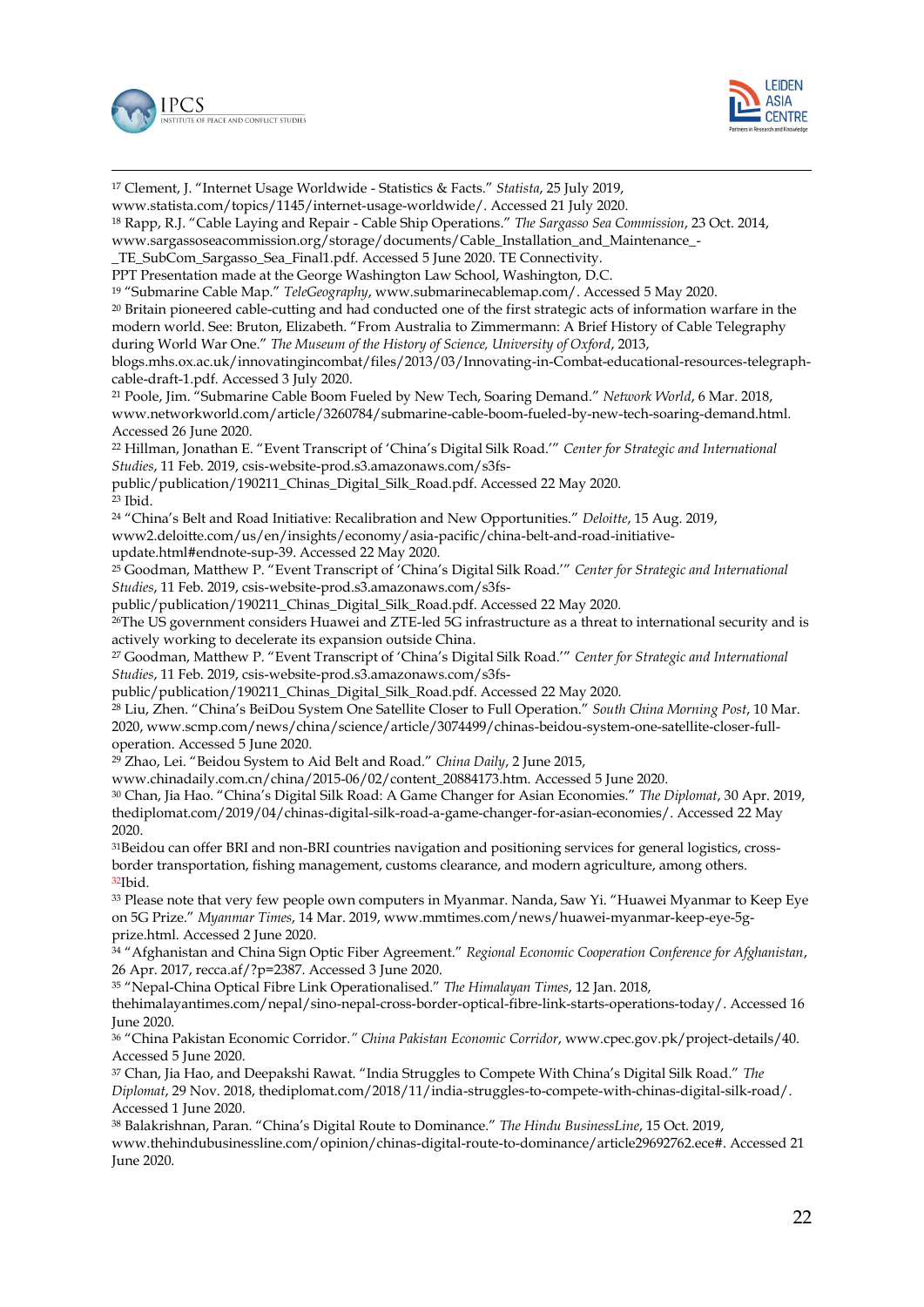



-<sup>39</sup> Hillman, Jonathan E. "Event Transcript of 'China's Digital Silk Road.'" *Center for Strategic and International Studies*, 11 Feb. 2019, csis-website-prod.s3.amazonaws.com/s3fs-

public/publication/190211\_Chinas\_Digital\_Silk\_Road.pdf. Accessed 22 May 2020.

<sup>40</sup> "GSLV-F09 / GSAT-9." *Indian Space Research Organisation*, 5 May 2017, www.isro.gov.in/launcher/gslv-f09 gsat-9. Accessed 14 June 2020.

<sup>41</sup> Roche, Elizabeth. "India Launches First South Asia Satellite GSAT-9." *LiveMint*, 5 May 2017,

www.livemint.com/Science/22j5cj3JH3H3wa5RpqFqHJ/India-launches-first-South-Asia-satellite-GSAT9.html. Accessed 14 June 2020.

<sup>42</sup> "Chinese BeiDou BDS to Transfer Satellite Tech. to Iran." *Mehr News Agency*, 18 Oct. 2015,

[https://en.mehrnews.com/news/111132/Chinese-BeiDou-BDS-to-transfer-satellite-tech-to-Iran.](https://en.mehrnews.com/news/111132/Chinese-BeiDou-BDS-to-transfer-satellite-tech-to-Iran) Accessed 13 June 2020.

<sup>43</sup> Kidwai, Saman Ayesha. "BeiDou and BRI: Dependence Masked as Independence?" *Institute of Peace and Conflict Studies*, 15 May 2020, www.ipcs.org/comm\_select.php?articleNo=5689. Accessed 14 June 2020. <sup>44</sup> "Next Generation Artificial Intelligence Development Plan Issued by State Council." *China Science & Technology Newsletter*, 15 Sept. 2017, fi.china-embassy.org/eng/kxjs/P020171025789108009001.pdf. Accessed 14 June 2020. This publication is brought out by the Department of International Cooperation, Ministry of Science and

Technology, China.

<sup>45</sup> Hemmings, John, and Patrick Cha. "The Hidden Dangers of China's Digital Silk Road." *The National Interest*, 1 Mar. 2020, nationalinterest.org/feature/hidden-dangers-chinas-digital-silk-road-131887. Accessed 15 June 2020. <sup>46</sup>Li, Lauly, and Cheng Ting-Fang. "Huawei Claims over 90 Contracts for 5G, Leading Ericsson." *Nikkei Asian Review*, 21 Feb. 2020, asia.nikkei.com/Business/China-tech/Huawei-claims-over-90-contracts-for-5G-leading-Ericsson. Accessed 17 June 2020.

<sup>47</sup> Kharpal, Arjun. "China Has 'Zero Chance' of Acquiring 'Vulnerable' Europe Tech Firms as EU Urges States to Take Stakes." *CNBC*, 15 Apr. 2020, www.cnbc.com/2020/04/16/chinese-takeover-of-europe-tech-firms-faceincreased-scrutiny.html. Accessed 17 June 2020.

<sup>48</sup> Zen, Soo. "Ant Financial Acquires UK Payments Firm WorldFirst to Advance Its Global Expansion." South China Morning Post, 14 Feb. 2019, www.scmp.com/tech/enterprises/article/2186183/ant-financial-acquires-ukpayments-firm-worldfirst-advance-its. Accessed 21 July 2020.

<sup>49</sup> KC, Fung, et al. "Digital Silk Road, Silicon Valley and Connectivity." *Journal of Chinese Economic and Business Studies*, vol. 16, no. 3, 2018, pp. 313–336.

<sup>50</sup> In Africa: Egypt; in Asia: Saudi Arabia, Turkey, UAE, Bangladesh, Laos, South Korea, and Kazakhstan; in Europe: The Czech Republic, Serbia, Poland, Hungary, Estonia, and England; and in Latin America: Cuba and Peru. Source: Triolo, Paul, et al. "The Digital Silk Road: Expanding China's Digital Footprint." *Eurasia Group*, 8 Apr. 2020, p. 2, www.eurasiagroup.net/files/upload/Digital-Silk-Road-Expanding-China-Digital-Footprint-1.pdf. Accessed 2 June 2020.

<sup>51</sup>Advanced economies that can afford it choose Western competitors over China. Japan's KDDI has chosen Ericsson and Nokia for its 5G networks while Singapore has announced a partnership with Nokia. Germany and The Netherlands have granted Huawei access only to peripheral telecom network domains.

<sup>52</sup>In 1896, Britain owned 24 of the world's 30 cable-laying ships. See Hillman, Jonathan E. "Event Transcript of 'China's Digital Silk Road.'" *Center for Strategic and International Studies*, 11 Feb. 2019, csis-website-

prod.s3.amazonaws.com/s3fs-public/publication/190211\_Chinas\_Digital\_Silk\_Road.pdf. Accessed 22 May 2020. <sup>53</sup> For more background on this topic see Dal Yong, Jin. "The Construction of Platform Imperialism in the Globalization Era." *TripleC: Communication, Capitalism & Critique*, vol. 11, no. 1, 2013, pp. 145–172. <sup>54</sup> "Advancing Digital Connectivity in the Indo-Pacific Region." *USAID*,

www.usaid.gov/sites/default/files/documents/1861/USAID\_DCCP\_Fact\_Sheet\_080719f.pdf. Accessed 3 June 2020.

<sup>55</sup> Sharma, Gopal. "Nepal Says Bans WeChat Pay, Alipay." *Reuters*, 22 May 2019, www.reuters.com/article/uschina-nepal-digitalpayments/nepal-says-bans-wechat-pay-alipay-idUSKCN1SS19N. Accessed 13 June 2020. <sup>56</sup> Sathe, Gopal. "Banking the Unbanked: How Mobile Wallets Can Become a Tool for Financial Inclusion." *Gadgets360*, 1 Dec. 2014, gadgets.ndtv.com/mobiles/features/banking-the-unbanked-how-mobile-wallets-canbecome-a-tool-for-financial-inclusion-628128. Accessed 13 June 2020.

<sup>57</sup>*Notice of the State Council on Printing and Distributing the "13th Five-Year" National Informatization Plan*. 15 Dec. 2016, www.gov.cn/zhengce/content/2016-12/27/content\_5153411.htm. Accessed 15 June 2020.

<sup>58</sup>Alipay has not only been able to drive intra-Europe linkages but also Europe-China linkages in this sector at the commercial level, see Soo, Zen. "Alipay and Six European Digital Wallets Join Hands to Increase Adoption of Mobile Payments with QR Code." *South China Morning Post*, 10 June 2019, www.scmp.com/tech/ecommerce/article/3013833/alipay-and-six-european-digital-wallets-join-hands-increase. Accessed 13 June 2020.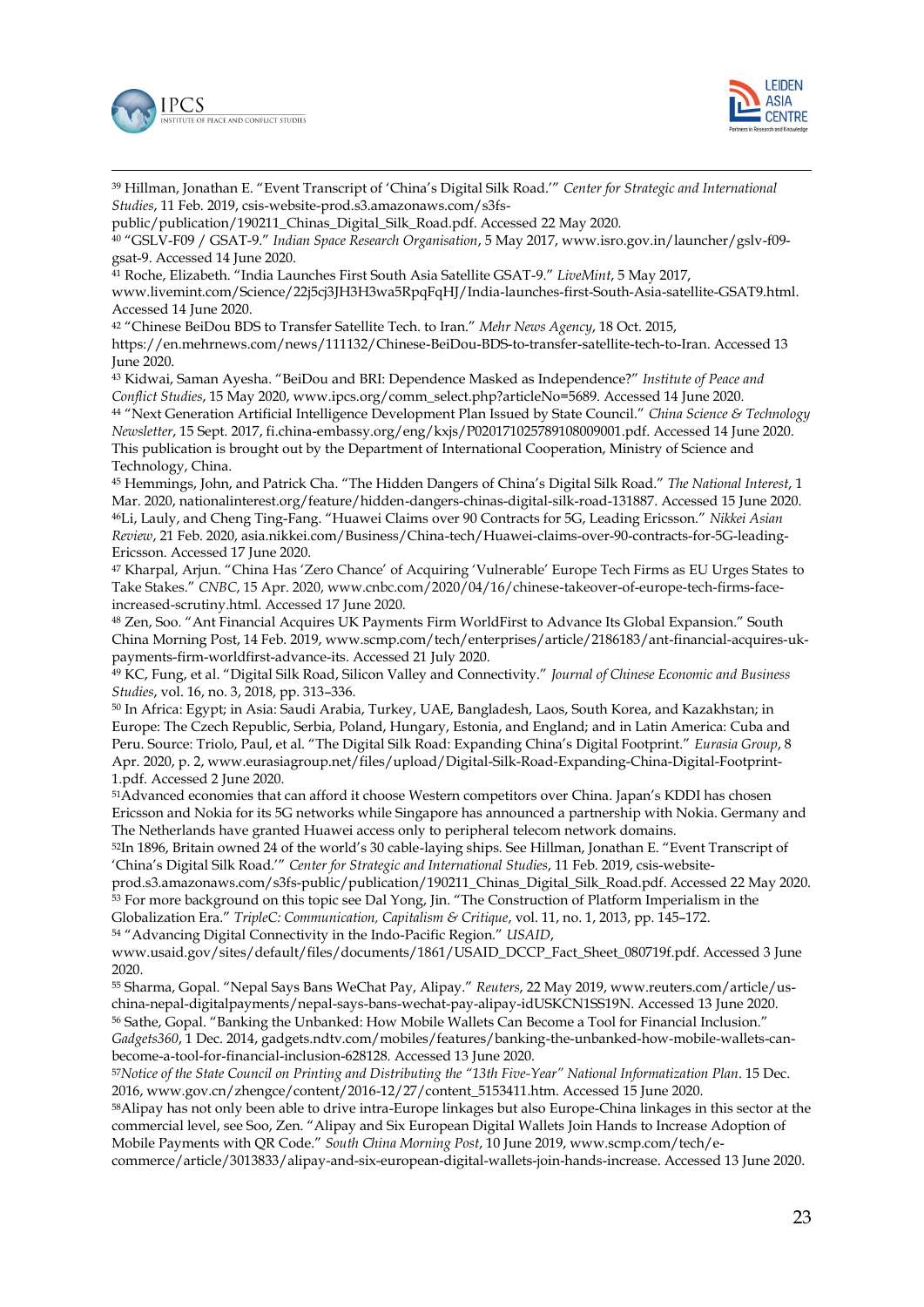

-



<sup>59</sup> "Alipay Powers Blockchain Remittances for Pakistani Bank." *Finextra*, 9 Jan. 2019, [www.finextra.com/newsarticle/33184/alipay-powers-blockchain-remittances-for-pakistani-bank.](http://www.finextra.com/newsarticle/33184/alipay-powers-blockchain-remittances-for-pakistani-bank) Accessed 13 June 2020. <sup>60</sup> "Building the Belt and Road Initiative: Progress, Contributions and Prospects." *Xinhua*, 22 Apr. 2019, [www.xinhuanet.com/2019-04/22/c\\_1124400071.htm.](http://www.xinhuanet.com/2019-04/22/c_1124400071.htm) Accessed 14 June 2020. <sup>61</sup> Note: Beijing's definition of 'BRI' suggests an umbrella term and not necessarily a specific project. Consequently, extensive penetration by Chinese tech companies implicitly draws a country within the DSR/BRI narrative framework. <sup>62</sup> "India Smartphone Market Share: By Quarter." *Counterpoint Research*, 15 May 2020, [https://www.counterpointresearch.com/india-smartphone-share/.](https://www.counterpointresearch.com/india-smartphone-share/) Accessed 21 June 2020. <sup>63</sup> "Lenovo Set to Retain Pole Position in India PC Market with a 50% Share." *Business Standard*, 29 Nov. 2019, www.business-standard.com/article/companies/lenovo-set-to-retain-pole-position-in-india-pc-market-with-a-50-share-119112801278\_1.html. Accessed 21 June 2020. <sup>64</sup> "India Smartphone Market Share: By Quarter." *Counterpoint Research*, 15 May 2020, [https://www.counterpointresearch.com/india-smartphone-share/.](https://www.counterpointresearch.com/india-smartphone-share/) Accessed 21 June 2020. <sup>65</sup> Bhandari, Amit, et al. "Chinese Investments in India." *Gateway House*, Feb. 2020[, www.gatewayhouse.in/wp](http://www.gatewayhouse.in/wp-content/uploads/2020/03/Chinese-Investments-in-India-Report_2020_Final.pdf)[content/uploads/2020/03/Chinese-Investments-in-India-Report\\_2020\\_Final.pdf.](http://www.gatewayhouse.in/wp-content/uploads/2020/03/Chinese-Investments-in-India-Report_2020_Final.pdf) Accessed 21 June 2020. <sup>66</sup> Whitler, Kimberly A. "How Tencent Is Using Closed-Loop Data To Drive Better Insight And Engagement." *Forbes*, 9 Jan. 2018, www.forbes.com/sites/kimberlywhitler/2018/01/09/how-tencent-is-using-closed-loop-datato-drive-better-insight-and-engagement/#3d3686b91f0d. Accessed 21 June 2020. <sup>67</sup> Kayama, Hirobumi. "Event Transcript of 'China's Digital Silk Road.'" *Center for Strategic and International Studies*, 11 Feb. 2019, csis-website-prod.s3.amazonaws.com/s3fspublic/publication/190211\_Chinas\_Digital\_Silk\_Road.pdf. Accessed 22 May 2020. <sup>68</sup> Ibid. <sup>69</sup> See, for example: Eder, Thomas S., et al. "Networking the 'Belt and Road' - The Future Is Digital."*Mercator Institute for China Studies*, 28 Aug. 2019, merics.org/en/analysis/networking-belt-and-road-future-digital. Accessed 5 June 2020.; and "Event Transcript of 'China's Digital Silk Road." *Center for Strategic and International Studies*, 11 Feb. 2019, csis-website-prod.s3.amazonaws.com/s3fspublic/publication/190211\_Chinas\_Digital\_Silk\_Road.pdf. Accessed 22 May 2020. <sup>70</sup> For a detailed analysis, see: Creemers, Rogier. "Cyber-Leninism: The Political Culture of the Chinese Internet." *Speech and Society in Turbulent Times*, edited by Monroe Price and Nicole Stremlau, New York, Cambridge University Press, 2017, pp. 255–273.; and Creemers, Rogier. *China's Conception of Cyber Sovereignty: Rhetoric and* 

*Realization*. 3 Mar. 2020, ssrn.com/abstract=3532421. Accessed 2 July 2020.; Rühlig, Tim. "How China Approaches International Law: Implications for Europe." *European Institute for Asian Studies*, May 2018, www.eias.org/wp-

content/uploads/2016/03/EU\_Asia\_at\_a\_Glance\_Ruhlig\_2018\_China\_International\_Law.pdf. Accessed 3 July 2020.

<sup>71</sup> "Chinese Facial Recognition Tech Installed in Nations Vulnerable to Abuse." *CBS*, 16 Oct. 2019, www.cbsnews.com/news/china-huawei-face-recognition-cameras-serbia-other-countries-questionable-humanrights-2019-10-16/. Accessed 22 May 2020.

<sup>72</sup> Rizvi, Jawwad. "Lahore on Trajectory to Becoming Smart City." *The News*, 26 Oct. 2018,

www.thenews.com.pk/print/385532-lahore-on-trajectory-to-becoming-smart-city. Accessed 24 June 2020. <sup>73</sup> Examples of these firms include Yitu, Hikvision, and CloudWalk. See: Shahbaz, Adrian. "The Rise of Digital Authoritarianism." Freedom House, 2018, freedomhouse.org/report/freedom-net/2018/rise-digitalauthoritarianism. Accessed 15 May 2020.

<sup>74</sup> "NSA Tapped German Chancellery for Decades, WikiLeaks Claims." *The Guardian*, 8 July 2015, www.theguardian.com/us-news/2015/jul/08/nsa-tapped-german-chancellery-decades-wikileaks-claimsmerkel. Accessed 3 July 2020. For more insight, see: Schneier, Bruce. *Data and Goliath – The Hidden Battles to Collect Your Data and Control Your World*. 2015. New York, W. W. Norton & Company.

<sup>75</sup> Cook, Sarah. "Beijing's Global Megaphone." *Freedom House*, 2020, https://freedomhouse.org/report/specialreport/2020/beijings-global-megaphone. Accessed 14 June 2020.

<sup>76</sup> Brady, Anne-Marie. "Magic Weapons: China's Political Influence Activities under Xi Jinping." *Wilson Center*, Sept. 2017, www.wilsoncenter.org/sites/default/files/media/documents/article/magic\_weapons.pdf. Accessed 2 July 2020. See also: Lim, Louisa, and Julia Bergin. "Inside China's Audacious Global Propaganda Campaign." *The Guardian*, 7 Dec. 2018, www.theguardian.com/news/2018/dec/07/china-plan-for-globalmedia-dominance-propaganda-xi-jinping. Accessed 14 June 2020.

<sup>77</sup>Ranade, Jayadeva. "China: Document No. 9 and the New Propaganda Regime." *Institute of Peace and Conflict Studies*, 14 Nov. 2013, www.ipcs.org/comm\_select.php?articleNo=4175. Accessed 14 June 2020. See also: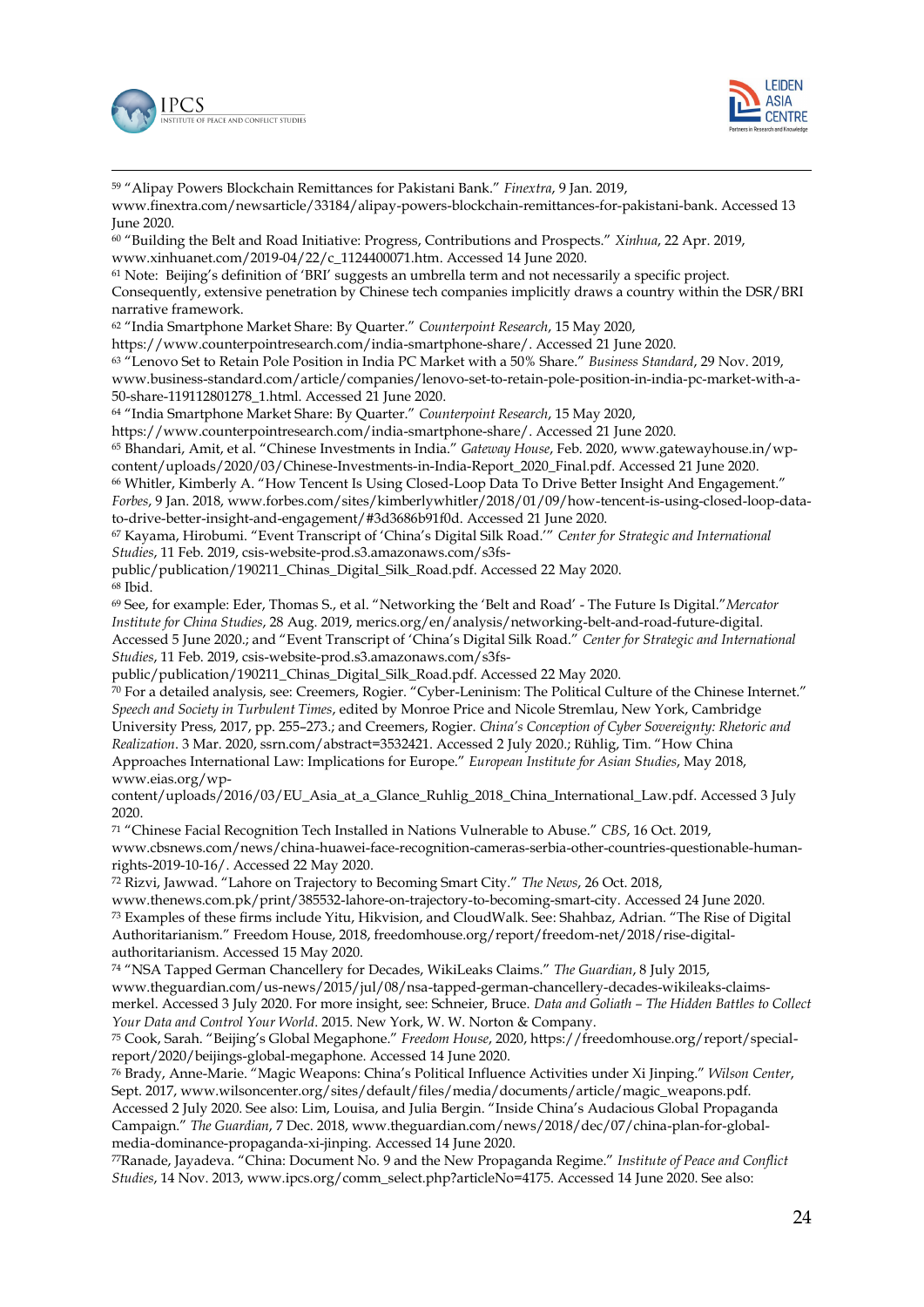



-"Document 9: A ChinaFile Translation." *China File*, 8 Nov. 2013, www.chinafile.com/document-9-chinafiletranslation. Accessed 14 June 2020.

<sup>78</sup> Jian, Xu. "The Return of Ideology to China's Journalism Education: The 'Joint Model' Campaign Between Propaganda Departments and Journalism Schools." *Asia Pacific Media Educator*, vol. 28, no. 2, 9 Oct. 2018, pp. 176–185.

<sup>79</sup> Krishnan, Ananth. "China Is Buying Good Press across the World, One Paid Journalist at a Time." *The Print*, 24 Nov. 2018, theprint.in/opinion/china-is-paying-foreign-journalists-including-from-india-to-report-frombeijing/154013/. Accessed 14 June 2020.

<sup>80</sup> In 2018, for example, journalist Azad Essa authored an article on the treatment of Uighurs in China's Xinjiang Special Autonomous Region for the South Africa-based *Independent Online* (IOL). *IOL*, which is partly owned by Chinese state-linked entities, refused to publish and cancelled his weekly column soon after. One of the shareholders of *IOL* is the Mauritius-based Interacom Investment Holding Ltd, which is comprised of the China International Television Corporation and the China-Africa Development Fund. The pattern of routing funds and investments from Chinese corporations (private, and state-linked) through offices located in other countries such as Singapore, Mauritius etc is also visible elsewhere. See: Essa, Azad. "China Is Buying African Media's Silence." *Foreign Policy*, 14 Sept. 2018, foreignpolicy.com/2018/09/14/china-is-buying-african-medias-silence/. Accessed 3 July 2020; "About Us." *Independent Media*, www.independentmedia.co.za/our-company/about-us/. Accessed 3 July 2020.; Cronje, Jan. "Independent Media Has Only Paid Interest to Chinese Investors, Not PIC - Survé." Fin24, 3 Apr. 2019, www.news24.com/fin24/economy/south-africa/independent-media-has-only-paid-interest-tochinese-investors-not-pic-surve-20190403. Accessed 2 July 2020.; and, Bhandari, Amit, et al. "Chinese Investments in India." *Gateway House*, Feb. 2020, www.gatewayhouse.in/wp-

content/uploads/2020/03/Chinese-Investments-in-India-Report\_2020\_Final.pdf. Accessed 21 June 2020. <sup>81</sup> "Nepal Probes Journalists for Dalai Lama News." *France24*, 14 May 2019, www.france24.com/en/20190514 nepal-probes-journalists-dalai-lama-news. Accessed 14 June 2020.

<sup>82</sup> Nadeem, Mehr. "China Boosts Soft Power in Pakistan via Film and Social Media." *Reuters*, 11 Sept. 2019, www.reuters.com/article/us-china-silkroad-pakistan-softpower/china-boosts-soft-power-in-pakistan-via-filmand-social-media-idUSKCN1VW0LJ. Accessed 14 June 2020.

<sup>83</sup> Opalinski, Nowmay. "The China Factor in Pakistan's Media Landscape." *Institute of Peace and Conflict Studies*, 31 May 2020, ipcs.org/comm\_select.php?articleNo=5695. Accessed 14 June 2020.

84 Bailard, Catie Snow. "China in Africa: An Analysis of the Effect of Chinese Media Expansion on African Public Opinion." *The International Journal of Press/Politics*, vol. 21, no. 4, 2016, pp. 446–471,

journals.sagepub.com/doi/pdf/10.1177/1940161216646733. Accessed 14 June 2020.

<sup>85</sup> "The China Story: Reshaping the World's Media." *International Federation of Journalists*, 23 June 2020,

www.ifj.org/fileadmin/user\_upload/IFJ\_Report\_2020\_-\_The\_China\_Story.pdf. Accessed 1 July 2020.

<sup>86</sup> Ibid. Also see: Chia, Jasmine. "Thai Media Is Outsourcing Much of Its Coronavirus Coverage to Beijing and That's Just the Start." *Thai Enquirer*, 31 Jan. 2020, www.thaienquirer.com/7301/thai-media-is-outsourcing-muchof-its-coronavirus-coverage-to-beijing-and-thats-just-the-start/. Accessed 24 June 2020.; "China's Propaganda Machine Is Spending over \$1 Million to Buy Influence on Foreign Social Media." *Quartz*, 21 Aug. 2019,

qz.com/1691785/chinas-paying-to-build-its-influence-on-foreign-social-media/. Accessed 24 June 2020. <sup>87</sup> Two incidents that occurred in June 2020—involving a US journalist's WeChat account (linked to a US phone number) and a US-based Chinese activist's US-based Zoom account —highlight China's control over users of Chinese apps, even outside China. See: Allen-Ebrahimian, Bethany. 5 June 2020,

[https://twitter.com/BethanyAllenEbr/status/1268611608672194560. Accessed 14 June 2020](https://twitter.com/BethanyAllenEbr/status/1268611608672194560.%20Accessed%2014%20June%202020); "Zoom Suspends Account of US-Based Chinese Activists after Tiananmen Meeting." *BBC*, 11 June 2020,

www.bbc.com/news/world-asia-53003688. Accessed 14 June 2020; and Knockel, Jeffrey, et al. "We Chat, They Watch." *The Citizen Lab*, 7 May 2020, citizenlab.ca/wp-content/uploads/2020/05/Report127-wechattheywatchweb.pdf. Accessed 14 June 2020.

<sup>88</sup> Banerjee, Chandrima. "Does TikTok Censor Content That's Critical of China?" *The Times of India*, 6 June 2020, [https://timesofindia.indiatimes.com/india/does-tiktok-censor-content-thats-critical-of-](https://timesofindia.indiatimes.com/india/does-tiktok-censor-content-thats-critical-of-china/articleshow/76228715.cms?utm_source=contentofinterest&utm_medium=text&utm_campaign=cppst)

[china/articleshow/76228715.cms?utm\\_source=contentofinterest&utm\\_medium=text&utm\\_campaign=cppst.](https://timesofindia.indiatimes.com/india/does-tiktok-censor-content-thats-critical-of-china/articleshow/76228715.cms?utm_source=contentofinterest&utm_medium=text&utm_campaign=cppst) Accessed 24 June 2020.

<sup>89</sup> Steer, Cassandra. "Why Outer Space Matters for National and International Security." *Center for Ethics and the Rule of Law, University of Pennsylvania*, 8 Jan. 2020, www.law.upenn.edu/live/files/10053-why-outer-spacematters-for-national-and. Accessed 14 June 2020.

<sup>90</sup> Weeden, Brian. "Testimony before the U.S.-China Economic and Security Review Commission Hearing on China in Space: A Strategic Competition?" *U.S.-China Economic and Security Review Commission*, 25 Apr. 2019, www.uscc.gov/sites/default/files/Brian%20Weeden%20USCC%2025%20April.pdf. Accessed 21 June 2020.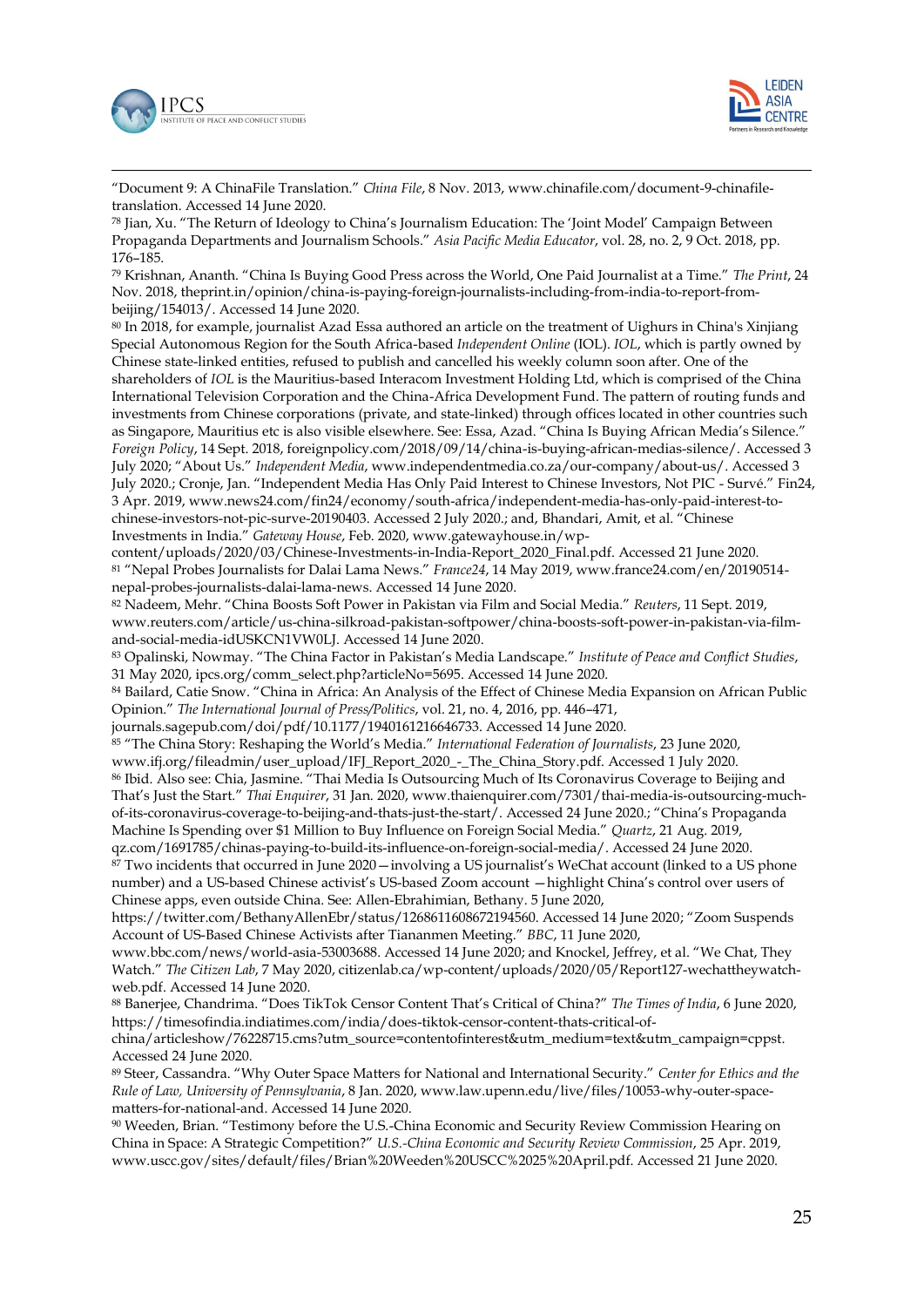



-<sup>91</sup>Kidwai, Saman Ayesha. "Tracing Strategy in China's Dual-Use Space-Based Systems" *Institute of Peace and Conflict Studies*, 20 May 2020, ipcs.org/comm\_select.php?articleNo=5663. Accessed 7 July 2020. 92 Disruptive technologies shape new approaches to existing activities. One such example is Uber, whose

business model and application of technology revolutionised cab aggregation.

<sup>93</sup> "The Central Committee of the Communist Party of China Issued the 'Outline of National Innovation-Driven Development Strategy.'" *State Council of the People's Republic of China*, 19 May 2016, www.gov.cn/zhengce/2016- 05/19/content\_5074812.htm. Accessed 13 June 2020.

<sup>94</sup> "Vietnam's Cyber-Security Law Takes Effect amid Criticism." *The Straits Times*, 2 Jan. 2019,

www.straitstimes.com/asia/vietnams-cyber-security-law-takes-effect-amid-criticism. Accessed 21 June 2020. While Vietnam-China relations are not rosy, Hanoi does tend to emulate Beijing by gleaning lessons from the Chinese experience itself inasmuch as the *method* is concerned (i.e. the functional aspect). See: Dosch, Jörn, and Alexander L. Vuving. *The Impact of China on Governance Structures in Vietnam*. 2008, nhatbook.com/wpcontent/uploads/2018/08/nhatbook-The-impact-of-China-on-governance-Structures-in-Vietnam-Jorn-Dosch-

2008.pdf. Accessed 25 June 2020.; and, Tao, Jun, and Long Bui. "Interview: What Vietnam Is Learning from China's Socialist Model." *Xinhua*, 8 May 2018, www.xinhuanet.com/english/2018-05/08/c\_137163346.htm. Accessed 25 June 2020.

<sup>95</sup> Nabiliun, Muhamad. "'Sisi Promulgates the Law against Cybercrime .. "Closing Sites That Threaten National Security.'" *Shorouk News/Al Shorouk*, 19 Aug. 2018,

www.shorouknews.com/news/view.aspx?cdate=18082018&id=5a9b44d4-6e79-4a5a-9314-eef9cff7decc. Accessed 21 June 2020.

<sup>96</sup> Opalinski, Nowmay. "The China Factor in Pakistan's Media Landscape." *Institute of Peace and Conflict Studies*, 31 May 2020, ipcs.org/comm\_select.php?articleNo=5695. Accessed 14 June 2020.

<sup>97</sup> Chutel, Lynsey. "China Is Exporting Facial Recognition Software to Africa, Expanding Its Vast Database." *Quartz Africa*, 25 May 2018, [https://qz.com/africa/1287675/china-is-exporting-facial-recognition-to-africa](https://qz.com/africa/1287675/china-is-exporting-facial-recognition-to-africa-ensuring-ai-dominance-through-diversity/)[ensuring-ai-dominance-through-diversity/.](https://qz.com/africa/1287675/china-is-exporting-facial-recognition-to-africa-ensuring-ai-dominance-through-diversity/) Accessed 14 June 2020.

<sup>98</sup> For example: China's interpretation of and disregard for WTO rules; UNCLOS (as it relates to the South China Sea); and interactions with WHO regulations. See: Bown, Chad P., and Jennifer A. Hillman. "WTO'ing a Resolution to the China Subsidy Problem." Peterson Institute for International Economics, Oct. 2019,

www.piie.com/sites/default/files/documents/wp19-17.pdf. Accessed 22 July 2020.; and Rühlig, Tim. "How China Approaches International Law: Implications for Europe." *European Institute for Asian Studies*, May 2018, www.eias.org/wp-

content/uploads/2016/03/EU\_Asia\_at\_a\_Glance\_Ruhlig\_2018\_China\_International\_Law.pdf. Accessed 3 July 2020.